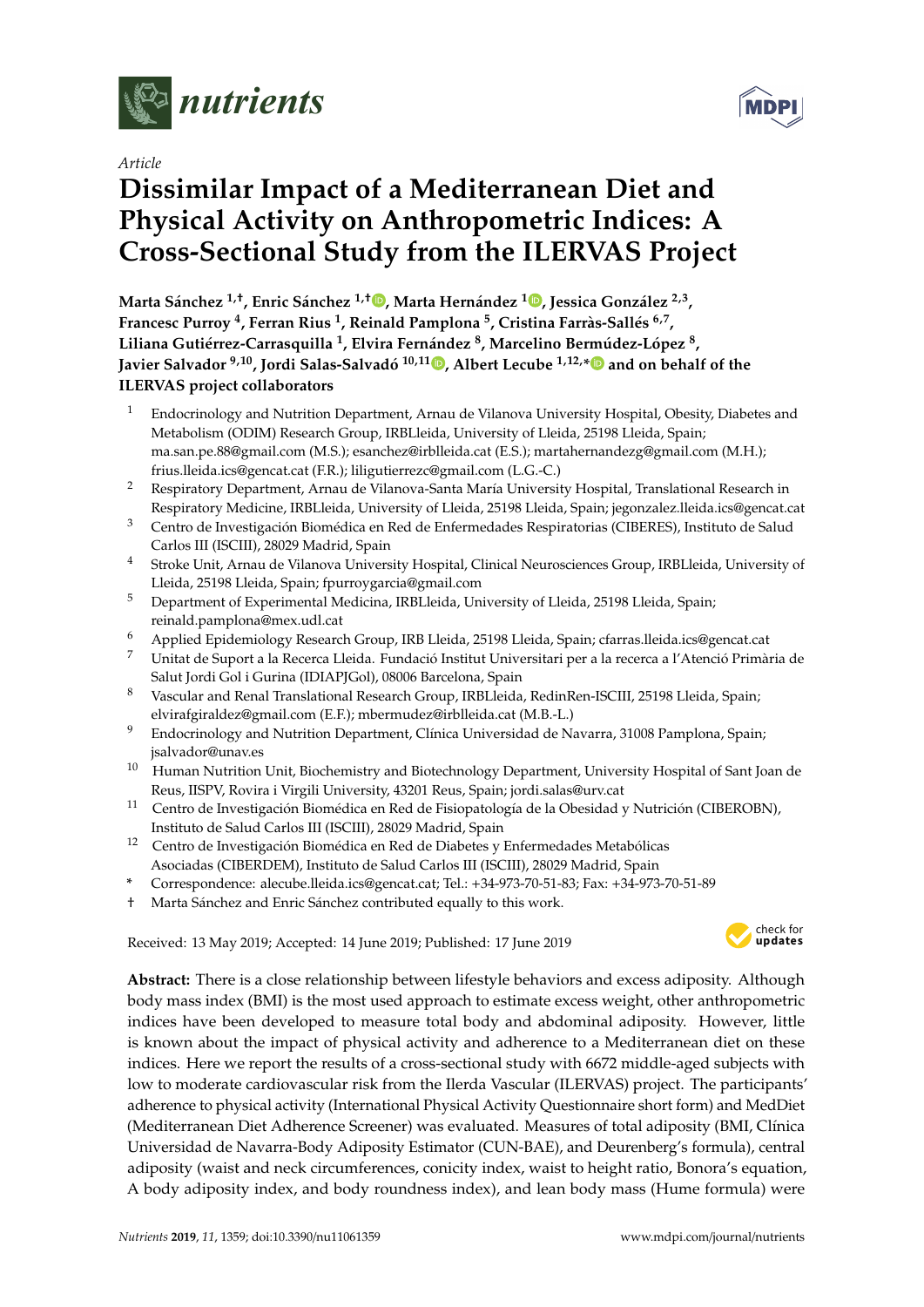assessed. Irrespective of sex, lower indices of physical activity were associated with higher values of total body fat and central adiposity. This result was constant regardless of the indices used to estimate adiposity. However, the association between MedDiet and obesity indices was much less marked and more dependent on sex than that observed for physical activity. Lean body mass was influenced by neither physical activity nor MedDiet adherence. No joint effect between physical activity and MedDiet to lower estimated total or central adiposity indices was shown. In conclusion, physical activity is related to lower obesity indices in a large cohort of middle-aged subjects. MedDiet showed a slight impact on estimated anthropometric indices, with no joint effect when considering both lifestyle variables. ClinTrials.gov Identifier: NCT03228459.

**Keywords:** adiposity; body fat; Mediterranean diet; obesity indices; physical activity; questionnaire

#### **1. Introduction**

Obesity trends are increasing progressively and are especially influenced by changes in the lifestyle behaviors, especially a decrease of total physical activity and increase of caloric intake [\[1,](#page-10-0)[2\]](#page-10-1). Obesity's growing prevalence is associated with a high social and economic impact, and according to the World Health Organization, there are more than 2.8 million annual deaths associated with diseases related to excess body weight [\[3\]](#page-10-2). In fact, adiposity excess has been linked with a wide range of diseases, including cardiovascular (CV) disease, cancer, type 2 diabetes, and sleep apnea-hypopnea syndrome [\[4\]](#page-10-3). Positively, even in moderate interventions, changes towards healthy habits—such as balanced diet and regular physical activity—have been reported to decrease body fat mass, improve lean body mass, and reduce overweight and obesity [\[5,](#page-10-4)[6\]](#page-10-5).

The traditional dietary pattern from populations bordering the Mediterranean Sea is characterized by an abundant consumption of extra-virgin olive oil, vegetables, fruits, legumes, and nuts and moderate consumption of fish and seafood, fermented dairy products, poultry, and red wine [\[7,](#page-10-6)[8\]](#page-10-7). This pattern, the so-called Mediterranean diet (MedDiet), exerts potential benefits for certain types of cancer, type 2 diabetes, and some neurodegenerative diseases [\[9–](#page-10-8)[11\]](#page-11-0) and also prevents mortality from cardiovascular diseases [\[12,](#page-11-1)[13\]](#page-11-2). MedDiet has been associated with lower total and regional adiposity in reproductive-aged women as well as with lower visceral and subcutaneous abdominal fat tissue in the Italian population [\[14](#page-11-3)[,15\]](#page-11-4). Also, Barrea et al. have recently reported a novel association between the adherence to the MedDiet and phase angle, a direct measure by bioelectrical impedance analysis (BIA) used as a marker of cell membrane integrity and predictor of morbidity and survival in many diseases [\[16\]](#page-11-5). However, less is known about the role of MedDiet on total body fat and abdominal adiposity. On the other hand, physical activity practice also reduced body fat in middle-aged subjects, showing to be a stronger contributor to the variability in body fat than dietary habits [\[5](#page-10-4)[,6\]](#page-10-5). Nevertheless, the associative and synergistic impact of the MedDiet and physical activity on anthropometric indices related to body composition has not been previously evaluated.

In clinical and epidemiological studies, body mass index (BMI) is widely used to assess the presence of obesity. However, BMI classification is far from perfect for providing an accurate measurement of body fat amount and distribution [\[17](#page-11-6)[,18\]](#page-11-7). However, the gold standard techniques to directly assess total adipose tissue and abdominal adiposity, such as dual-energy x-ray absorptiometry (DXA) and magnetic resonance imaging, still show a limited widespread in clinical practice, largely because of their complexity, high cost, and time-consuming protocols [\[19\]](#page-11-8). For this reason, several mathematical indices that combine traditional anthropometric measures have been developed to estimate total body fat and abdominal adiposity [\[20–](#page-11-9)[26\]](#page-11-10). However, little is known regarding the impact of MedDiet and physical activity on these estimated measurements.

On this basis, the main objective of this study was to appraise the associations between adherence to the MedDiet and intensity of physical activity practice, as well as their simultaneous influence on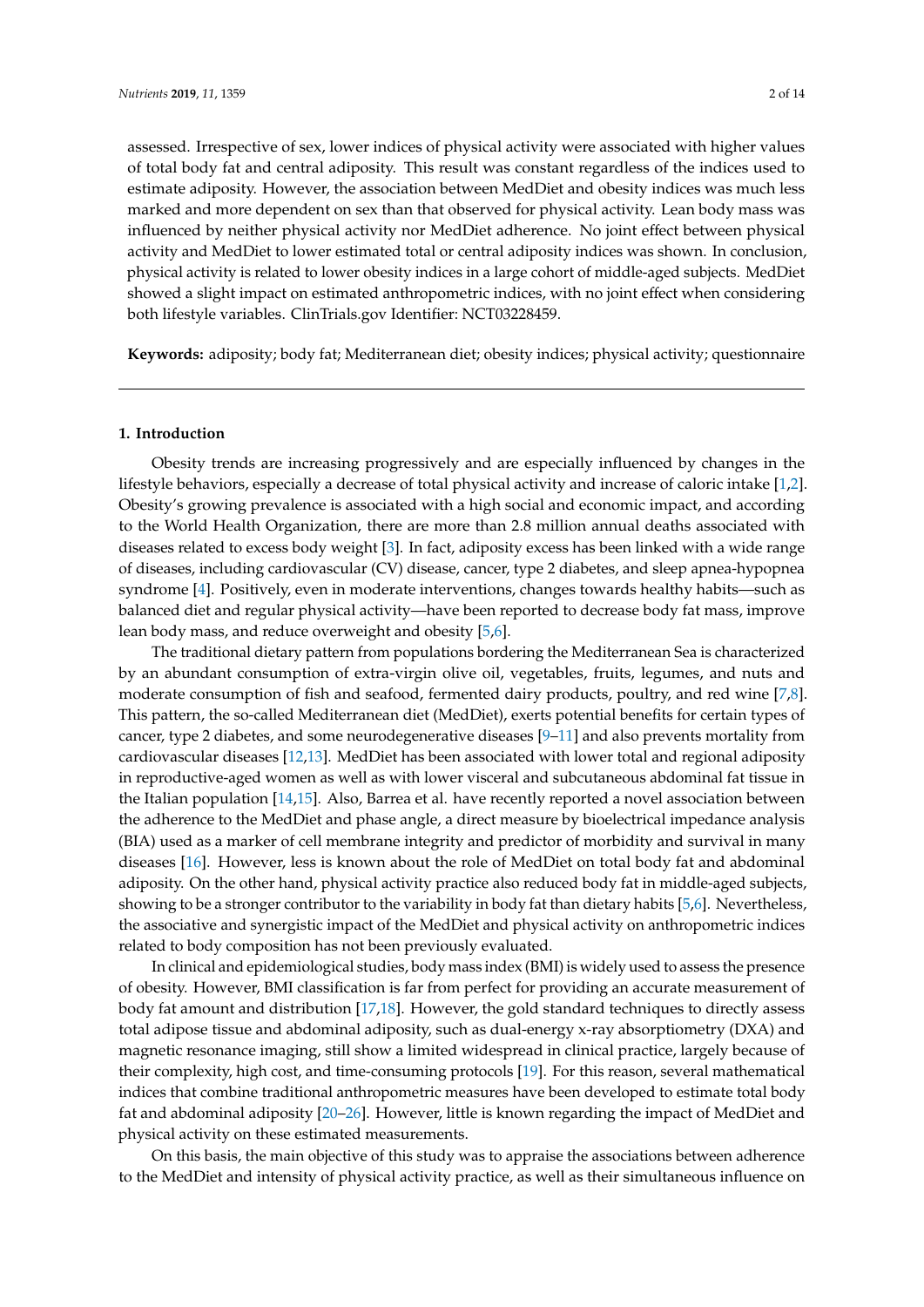adiposity estimated by different indices in a large cohort of middle-aged overweight participants. For this purpose, we applied two validated questionnaires, three indices of total adiposity, seven central adiposity measurements, and one lean body mass formula. The study was done according to sex, as its disparity of adiposity distribution and body fatness has been well documented [\[27\]](#page-11-11).

## **2. Materials and Methods**

#### *2.1. Design of the Study and Description of the Study Population*

A total of 6672 subjects were enrolled between 2015 and 2017 from 29 primary health care centers in the ongoing Ilerda Vascular (ILERVAS) study dealing with the subclinical atheromatous disease in Lleida, Catalonia, Spain (ClinTrials.gov Identifier: NCT03228459) [\[28\]](#page-11-12). Participants with an open history in the electronic primary care medical history database (e-CAP) were selected through simple randomization without replacement, within clusters defined by basic healthcare area. The participant selection process is shown in Supplemental Figure S1. The inclusion criteria were as follows: men and women between 45 and 70 years with at least one cardiovascular risk factor (hypertension, smoking, obesity, dyslipidemia, or having a first-degree relative with premature cardiovascular disease). The exclusion criteria were the presence of any type of diabetes, chronic kidney disease, cardiovascular disease (angina, myocardial infarction, stroke, peripheral artery disease, heart failure, history of vascular surgery), active neoplasia, institutionalized population, a life expectancy of less than 18 months, and pregnancy. A severe functional limitation or a significant cognitive deterioration were not considered exclusion criteria except in the case that they prevented the participants from reaching the place where the anthropometric measures were performed or responding adequately to the administered questionnaires. The prescribed antihypertensive, lipid-lowering, and antithrombotic treatments were acquired from prescription- and pharmacy-invoicing databases provided by the Catalan Health Service, which are incorporated yearly into the information system for the development of research in primary care database.

#### *2.2. Adherence to the Mediterranean Diet Assessment*

To quantitatively assess the adherence to the MedDiet, the validated 14-item Mediterranean Diet Adherence Screener (MEDAS) was used. This questionnaire was developed to rapidly control the compliance with the dietary intervention in the *Prevención con Dieta Mediterránea* (PREDIMED) *trial* [\[19,](#page-11-8)[29\]](#page-12-0). The frequencies of consumption of olive oil, wine, fruits, vegetables, fish, legumes, sofrito (a Mediterranean sauce made with virgin olive oil, tomato, onions, garlic, and species), and nuts were evaluated. The intake of meat or meat-products, butter, bakery products, and sweetened soft beverages per week was also involved in the composite score. Information was obtained through self-reported data, and the final score ranged from 0 to 14 and classified participants according to their level of adherence to MedDiet: high (score ≥11 points), moderate (7–10 points), and low (≤6 points) adherence [\[11\]](#page-11-0).

#### *2.3. Physical Activity Intensity and Type Assessment*

The short version of The International Physical Activity Questionnaire (IPAQ) was administered to all participants. This questionnaire was developed to evaluate physical activity and inactivity in adults [\[30\]](#page-12-1). The IPAQ short form asks questions about three detailed types of activity undertaken in four domains: leisure time, domestic and gardening, work-related, and transport-related physical activity. The detailed types of activity that were assessed were walking, moderate-intensity, and vigorous-intensity actions. The metabolic equivalent of task (METs)-min per week, a multiple of the resting metabolic rate, was assessed. Participants were classified following the IPAQ procedure into vigorous, moderate, and low physical activity [\[30\]](#page-12-1). The vigorous group was defined as those subjects with vigorous intensity activity on ≥3 days achieving a minimum total physical activity of at least 1500 MET-min per week, or ≥7 days of any combination of physical activity achieving ≥3000 MET-min per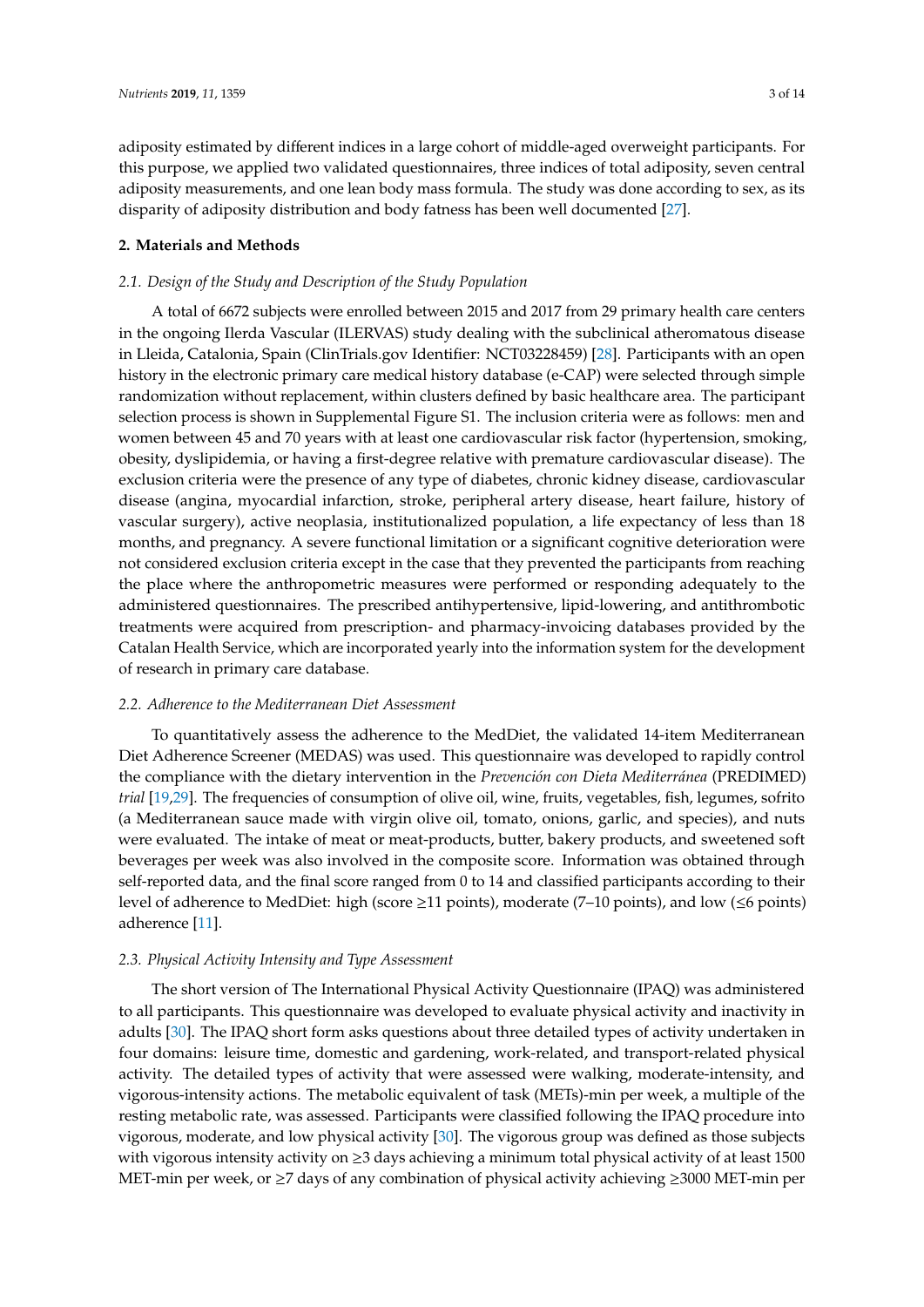week. Those who scored moderately on the IPAQ engaged in ≥3 days of vigorous intensity activity and/or walking of at least 30 min per day, or ≥5 days of moderate intensity activity and/or walking of at least 30 min per day, or ≥5 days of any combination achieving ≥600 METs min per week. Those participants with any of the criteria for either moderate or high levels of physical activity were classified as the low level of physical activity group [\[30\]](#page-12-1).

#### *2.4. Assessment of Obesity-Related Parameters*

Weight and height were measured in light clothing and without shoes using standard equipment, to the nearest 0.5 kg and 1.0 cm, respectively. BMI was calculated as the ratio of body weight (kg) to the height (m) squared [\[31\]](#page-12-2). A non-stretchable tape with an accuracy of 0.1 cm was used to evaluate waist and neck circumferences. Waist circumference was measured midway between the lowest rib and the iliac crest on the horizontal plane with the subject in a standing position [\[32\]](#page-12-3). Neck circumference was measured in a plane as horizontal as possible, immediately below the laryngeal prominence, while standing erect with eyes facing forward [\[33\]](#page-12-4). All measurements were performed under strictly standardized conditions by one experienced nurse, using the same device to avoid inter-observer and inter-device variability. The relative intra-evaluator technical error measurement was lower than 1% for height, weight, waist, and neck circumferences. As the hip circumference was not measured in our population, anthropometric indices, including hip circumference, were not considered in our study.

Two equations were added to BMI to estimate total body fat: the Clínica Universidad de Navarra-Body Adiposity Estimator (CUN-BAE) and the formula proposed by Deurenberg et al. [\[20](#page-11-9)[,21\]](#page-11-13). The CUN-BAE was calculated as follow:  $-44.988 + (0.503 \times age) + (10.689 \times sex) + (3.172 \times BMI) (0.026 \times \text{BMI}^2) + (0.181 \times \text{BMI} \times \text{sex}) - (0.02 \times \text{BMI} \times \text{age}) - (0.005 \times \text{BMI}^2 \times \text{sex}) + (0.00021 \times \text{BMI}^2 \times \text{S}^2)$ age), where male is 0 and female is 1 for sex, and age in years. The Deurenberg equation assessed body fat using the formula:  $(1.20 \times BMI) + (0.23 \times age) - (10.8 \times sex) - 5.4$ , where sex is 0 for females and 1 for males.

Five equations were added to the waist and neck circumferences to estimate central adiposity: (i) the conicity index proposed by Valdez et al. in 1991, (ii) the waist to height ratio, (iii) the Bonora's equation, (iv) the A body adiposity index developed by Krakauer et al. in 2012, and (v) the body roundness index proposed more recently by Thomas et al. [\[22](#page-11-14)[–26\]](#page-11-10). The conicity index is based on the hypothesis that people that accumulate abdominal fat have a silhouette like a double cone (that is, two cones sharing the same base, one positioned over the other), whereas subjects with less visceral fat have the shape of a cylinder [\[22\]](#page-11-14). Therefore, conicity index ranges from 1.73 (a perfect double cone) to 1.0 (a perfect cylinder) and was obtained following the next equation:  $0.109^{-1} \times$  waist circumference (m) × (weight (kg)/height (m))−1/<sup>2</sup> [\[22\]](#page-11-14).

The waist to height ratio was calculated as waist circumference (m) divided by height (m) [\[23\]](#page-11-15). The equation proposed by Bonora et al. uses different formulas according to gender: −453.7 + (6.37 × waist circumference) for men, and  $-370.5 + (4.04 \times \text{waist circumference}) + (2.62 \times \text{age})$  for women [\[24\]](#page-11-16). To obtain the A body shape index, the eccentricity of the body  $(\varepsilon)$  is determined first [\[25\]](#page-11-17). The  $\varepsilon$  is a non-dimensional value that quantifies the degree of circularity of an ellipse, ranges from zero (perfect circle) to one (a vertical line) and is calculated by the formula:  $(1 - \pi^{-2} \times \text{waist circumference (m)}^2 \times$ height (m) <sup>-2</sup>)<sup>1/2</sup>. Subsequently, the next formula calculates the index: 364.2 – (365.5 × ε), in which values closer to 1 are related to rounder individuals, whereas lower values are associated with leaner individuals [\[25\]](#page-11-17). Finally, the body roundness index was calculated as: waist circumference  $(m)/(BMI^{2/3})$  $\times$  height (m)<sup>1/2</sup>) [\[26\]](#page-11-10).

Finally, the Hume formula was applied to estimate lean body mass:  $0.32810 \times$  weight (kg) + 0.33929 × height (cm) − 29.5336 (for males), and 0.29569 × weight (kg) + 0.41813 × height (cm) − 43.2933 (for females) [\[34\]](#page-12-5).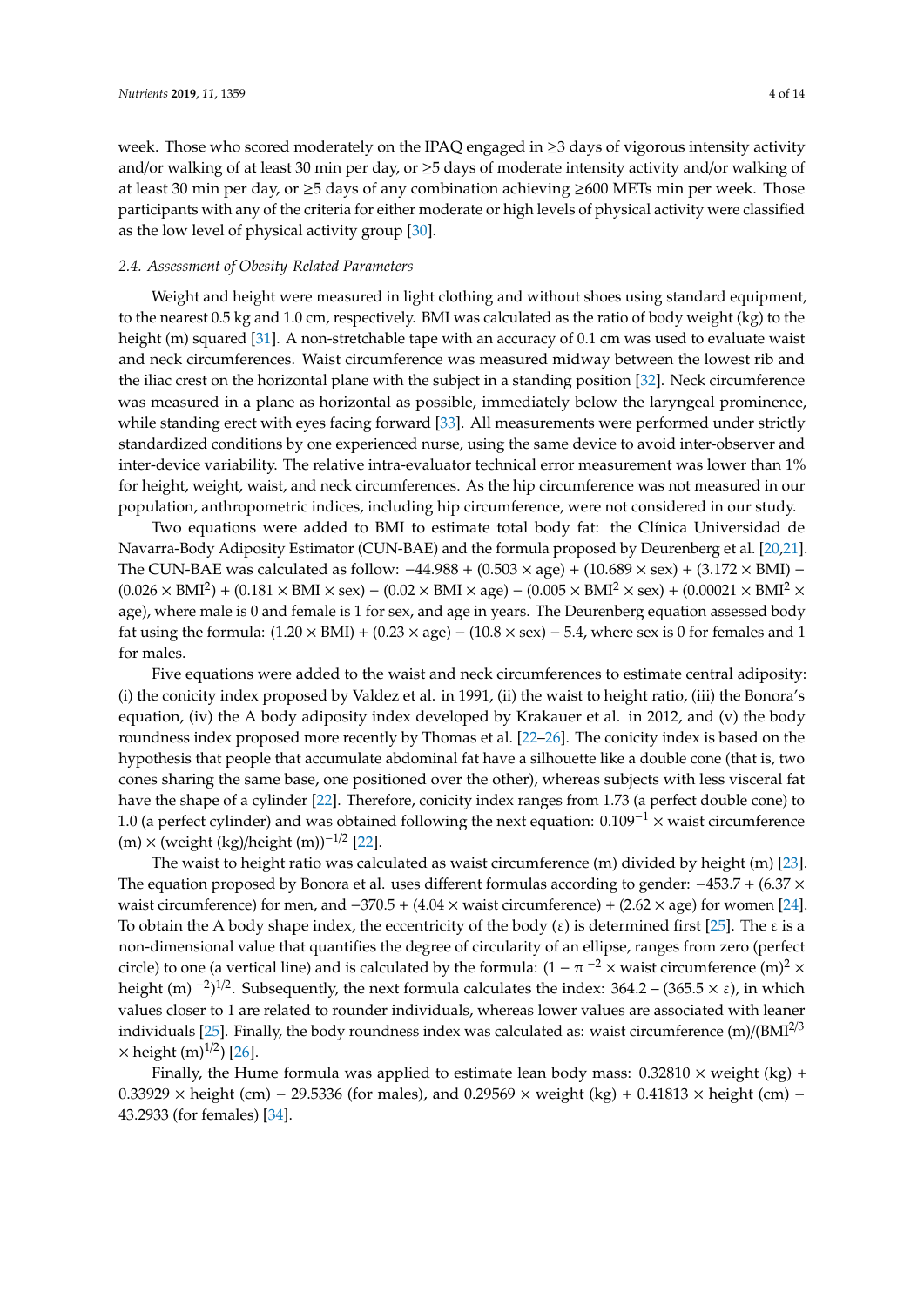The smoking status (never/current/former) was recorded. Smokers who stopped smoking  $\geq 1$  year prior to recruitment were considered former smokers. Blood pressure was measured in triplicate, after 5 min of rest using an automated device (Omron M6 Comfort HEM-7221-E (Omron Healthcare, Kyoto, Japan)) at 2-min intervals, and the mean of the last two was calculated. A dried capillary blood sample was used for the total cholesterol (mg/dL) measurement using a REFLOTRON® (Roche Diagnostics, GmbH, Germany).

## *2.6. Ethical Approval*

Informed consent was obtained from all subjects involved in the study. The procedure was approved by the Arnau de Vilanova University Hospital ethics committee (CEIC-1410). Moreover, the study was also completed according to the ethical guidelines of the Helsinki Declaration and Spanish regulation concerning the protection of personal data.

## *2.7. Statistical Analysis*

Subjects were classified based on the adherence to both MedDiet (low/moderate/high) and physical activity practice (low/moderate/vigorous). The normal distribution of the variables was evaluated using the Shapiro-Wilk test. Given its skewed distribution, quantitative data were expressed as the median [interquartile range]. Baseline characteristics across categories were compared by the Kruskal-Wallis test (with a Bonferroni post-hoc analysis) and the Pearson's Chi-squared test for continuous and categorical variables, respectively. Also, two-way ANOVA was used to determine how obesity indices were affected by the adherence to both physical activity and MedDiet together. *p*-values <0.05 were considered statistically significant. All statistical tests were done using the SSPS statistical package (IBM SPSS Statistics for Windows, Version 25.0. Armonk, NY, USA).

## **3. Results**

Most participants in the ILERVAS project showed a low physical activity practice (66.0%) and a moderate adherence to MedDiet (75.7%) (Tables [1](#page-5-0) and [2\)](#page-5-1). Subjects with low physical activity practice were mainly men, older, with a higher BMI, as well as a higher prevalence of hypertension and hypercholesterolemia than participants who referred to practice a vigorous physical activity (Table [1\)](#page-5-0). In both genders, lower indices of physical activity were associated with higher values of total body fat and central adiposity (Table [3\)](#page-6-0). This result was constant regardless of the indices used to estimate adiposity. However, physical activity practice was not related to lean body mass estimated by the Hume formula.

Participants with lower adherence to MedDiet were mainly men, younger, with a higher BMI, and a higher prevalence of smoking history than subjects who referred to higher adherence to diet (Table [2\)](#page-5-1). Curiously, the lower adherence to MedDiet was also associated with a lower prevalence of hypertension and dyslipidemia. The association between adherence to MedDiet and obesity indices was much less marked and more dependent on sex than that observed when analyzing physical activity (Table [4\)](#page-7-0). Male participants with higher adherence to MedDiet showed lower values of central adiposity (conicity index, waist to height ratio, A body shape index, and body roundness index) than participants with moderate adherence ( $p \leq 0.036$  for all), without differences in total adiposity indices. Contrary, female participants with high adherence to MedDiet presented lower total (BMI and CUN-BAE) and central adiposity (waist to hip ratio and body roundness index) measurements in comparison to those females with moderate adherence to MedDiet.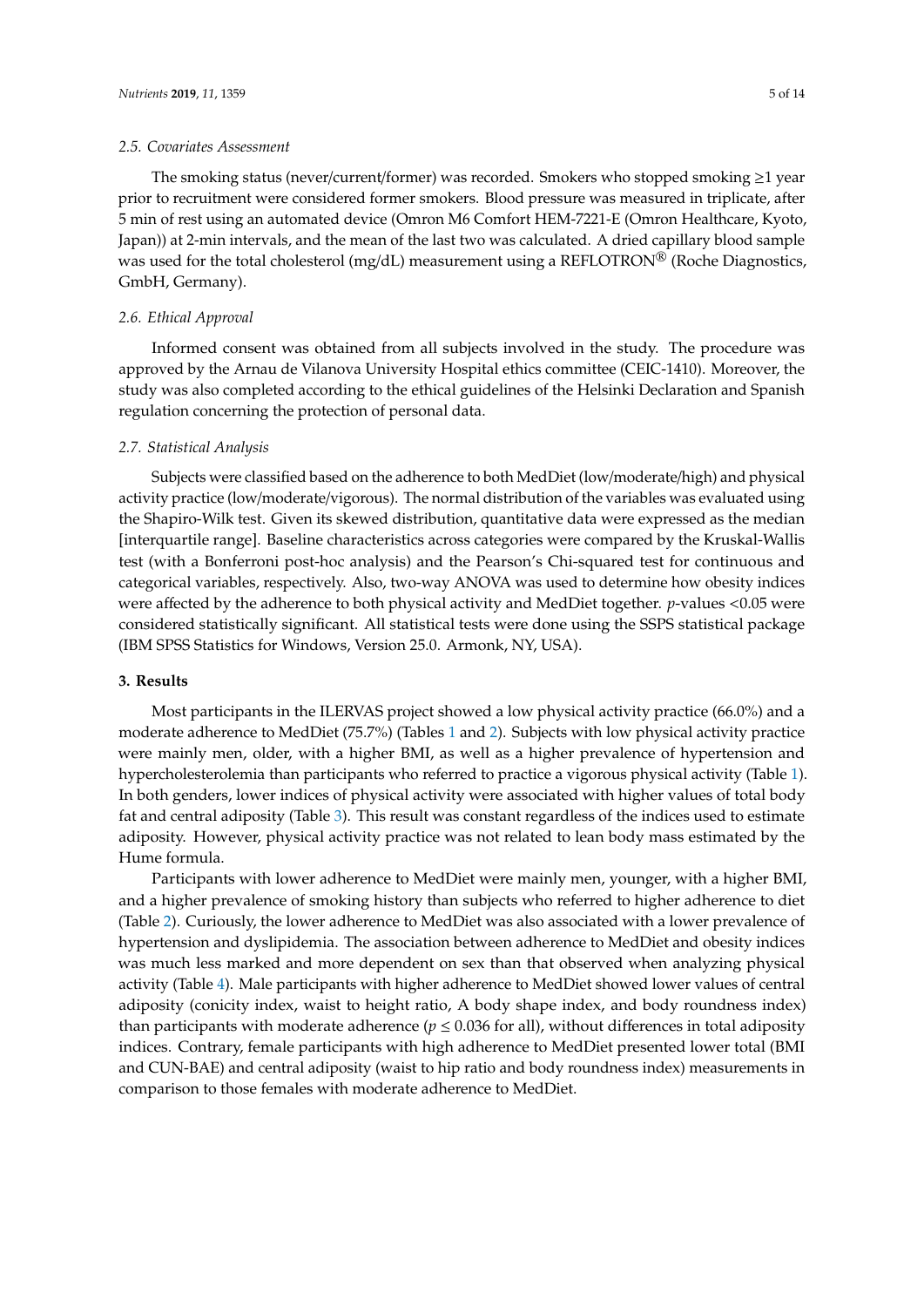|                                                  | Low PA            | <b>Moderate PA</b> | Vigorous PA      | $p^*$   | $p^*$   |
|--------------------------------------------------|-------------------|--------------------|------------------|---------|---------|
| Number $(\%)$                                    | 4408 (66.0)       | 1884 (28.2)        | 380(5.6)         |         |         |
| Women, $n$ $\left(\frac{9}{6}\right)$            | 2137 (48.5)       | 1192 (63.3)        | 97(25.5)         | < 0.001 | < 0.001 |
| Age (years)                                      | 57(52; 62)        | 59 (54;64)         | 54(50;60)        | < 0.001 | < 0.001 |
| Current or former smoker, $n$ (%)                | 2704 (61.3)       | 992 (52.7)         | 220(57.0)        | 0.186   | 0.062   |
| Hypertension, $n$ (%)                            | 1764 (40.0)       | 778 (41.3)         | 125(32.9)        | 0.006   | 0.002   |
| Systolic blood pressure (mmHg)                   | 131 (120; 142)    | 129 (119; 142)     | 127 (117; 137)   | 0.091   | 0.768   |
| Diastolic blood pressure (mmHg)                  | 82 (75; 88)       | 81 (75; 87)        | 81 (75; 87)      | 0.146   | 1.000   |
| Antihypertensive drugs, $n$ (%)                  | 1464 (33.2)       | 660 (35.0)         | 101(26.6)        | 0.008   | 0.001   |
| Dyslipidemia, $n$ (%)                            | 2276 (51.6)       | 1031 (54.7)        | 203 (53.4)       | 0.503   | 0.642   |
| Total cholesterol $\geq$ 200 mg/dL, <i>n</i> (%) | 2385 (54.1)       | 1086 (57.6)        | 196(51.6)        | 0.343   | 0.030   |
| Lipid-lowering agents, $n$ (%)                   | 797 (18.1)        | 381 (20.2)         | 71 (18.7)        | 0.770   | 0.494   |
| Obesity, $n$ (%)                                 | 1361 (30.9)       | 561 (29.8)         | 78 (20.5)        | < 0.001 | < 0.001 |
| $BMI$ (kg/m <sup>2</sup> )                       | 28.8 (25.9; 32.2) | 28.3(25.4; 31.6)   | 27.7(25.1; 30.2) | < 0.001 | 0.002   |
| Antithrombotic drugs, $n$ (%)                    | 138(3.1)          | 57(3.0)            | 13(3.4)          | 0.756   | 0.684   |

<span id="page-5-0"></span>**Table 1.** Main clinical characteristics and comorbidities of the entire study population according to their physical activity practice.

\* High vs. Low PA \*\* High vs. Moderate PA. Data are expressed as median (interquartile range) or *n* (percentage). PA: Physical activity; BMI: body mass index. Antihypertensive drugs include angiotensin-converting enzyme (ACE) inhibitors, diuretics, angiotensin-II receptor antagonists (ARA II), beta-blockers, calcium antagonists, and other antihypertensives. Lipid-lowering treatments involve statins, fibrates, ezetimibe, and omega-3 fatty acids. Antithrombotic drugs include anticoagulants and antiplatelets.

<span id="page-5-1"></span>**Table 2.** Main clinical characteristics and comorbidities of the study population according to their adherence to the Mediterranean diet.

|                                           | <b>Low MedDiet</b> | Moderate<br>MedDiet | <b>High MedDiet</b> | $p^*$                    | $p^{**}$                 |
|-------------------------------------------|--------------------|---------------------|---------------------|--------------------------|--------------------------|
| Number $(\%)$                             | 1076(16.1)         | 5054 (75.7)         | 542(8.1)            | $\overline{\phantom{a}}$ | $\overline{\phantom{a}}$ |
| Women, $n$ $(\%)$                         | 419 (38.9)         | 2695(53.3)          | 213 (57.6)          | < 0.001                  | 0.060                    |
| Age (years)                               | 55(51;60)          | 58(53; 63)          | 58 (54; 64)         | < 0.001                  | 0.240                    |
| Current or former smoker, $n$ (%)         | 763 (70.9)         | 2896 (57.3)         | 257 (47.4)          | < 0.001                  | < 0.001                  |
| Hypertension, $n$ (%)                     | 397 (36.9)         | 2036 (40.3)         | 234 (43.2)          | 0.015                    | 0.193                    |
| Systolic blood pressure (mmHg)            | 129 (119; 142)     | 130 (120; 142)      | 129 (119; 137)      | 0.257                    | 0.257                    |
| Diastolic blood pressure (mmHg)           | 82 (76; 88)        | 81 (75; 88)         | 80 (74;87)          | 0.003                    | 0.093                    |
| Antihypertensives, $n$ (%)                | 333 (30.9)         | 1710 (33.8)         | 182 (33.6)          | 0.284                    | 0.905                    |
| Dyslipidemia, $n$ (%)                     | 512 (47.6)         | 2686 (53.1)         | 312 (57.6)          | < 0.001                  | 0.050                    |
| Total cholesterol $\geq$ 200 mg/dL, n (%) | 572 (53.2)         | 2781 (55.0)         | 314 (57.9)          | 0.069                    | 0.196                    |
| Lipid-lowering agents, $n$ (%)            | 187 (17.4)         | 958 (19.0)          | 104 (19.2)          | 0.371                    | 0.895                    |
| Obesity, $n$ (%)                          | 213(29.0)          | 3515 (30.5)         | 149 (27.5)          | 0.527                    | 0.154                    |
| $BMI$ (kg/m <sup>2</sup> )                | 28.7(25.5; 32.0)   | 28.7(25.8; 32.0)    | 27.9 (25.2; 31.4)   | 0.041                    | 0.001                    |
| Antithrombotic drugs, $n$ (%)             | 35(3.3)            | 158(3.1)            | 15(2.8)             | 0.594                    | 0.647                    |

\* High vs. Low adherence to Mediterranean diet \*\* High vs. Moderate adherence to Mediterranean diet. Data are expressed as median [interquartile range] or n (percentage). MedDiet: Mediterranean diet; BMI: body mass index. Antihypertensive drugs include angiotensin-converting enzyme (ACE) inhibitors, diuretics, angiotensin-II receptor antagonists (ARA II), beta-blockers, calcium antagonists, and other antihypertensives. Lipid-lowering treatments involve statins, fibrates, ezetimibe, and omega-3 fatty acids. Antithrombotic drugs include anticoagulants and antiplatelets.

Finally, Table [5](#page-7-1) exhibits the interactions between physical activity and MedDiet adherence with adiposity indices: a positive association was detected in both genders, but not observed when adherence of MedDiet was included in the joint analysis.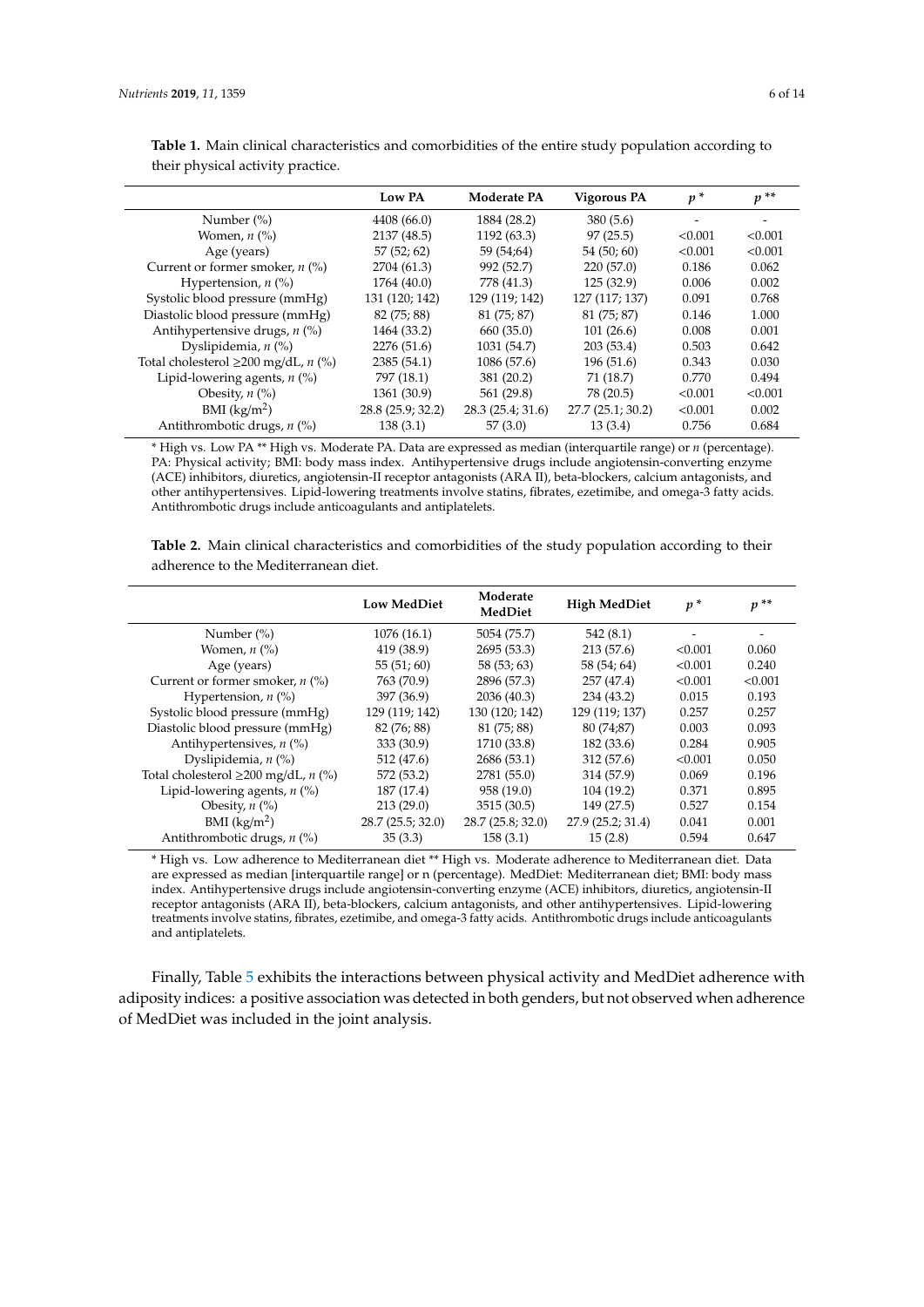<span id="page-6-0"></span>

|  |  | Table 3. Obesity indices in male and female participants according to their physical activity practice. |  |
|--|--|---------------------------------------------------------------------------------------------------------|--|
|  |  |                                                                                                         |  |

| <b>MALE SUBJECTS</b>     | Low PA                | Moderate PA            | <b>Vigorous PA</b>     | $p^*$        | $p^{**}$                 |
|--------------------------|-----------------------|------------------------|------------------------|--------------|--------------------------|
| $\boldsymbol{n}$         | 2270                  | 692                    | 283                    |              |                          |
| Total adiposity          |                       |                        |                        |              |                          |
| BMI $(Kg/m2)$            | 29.0 (26.4; 32.0)     | 28.6 (26.0; 31.3)      | 27.8 (25.4; 30.2)      | < 0.001      | 0.004                    |
| CUN-BAE (%)              | 30.7 (27.3; 34.2)     | 30.2 (27.0; 33.8)      | 29.0 (25.8; 32.3)      | < 0.001      | < 0.001                  |
| Deurenberg (%)           | 31.4 (28.0; 35.0)     | 31.0(27.8; 35.1)       | 29.3 (26.4; 32.8)      | < 0.001      | < 0.001                  |
| Central adiposity        |                       |                        |                        |              |                          |
| Waist circumference (cm) | 102 (96; 110)         | 101 (94; 108)          | 98 (90; 104)           | < 0.001      | < 0.001                  |
| Conicity index           | $1.34$ $(1.30; 1.38)$ | 1.33(1.29; 1.38)       | 1.30(1.25; 1.30)       | < 0.001      | < 0.001                  |
| Waist to height ratio    | 0.60(0.56; 0.64)      | 0.59(0.55; 0.64)       | 0.57(0.53; 0.61)       | < 0.001      | < 0.001                  |
| Bonora $(cm2)$           | 196 (158; 247)        | 190 (145; 234)         | 171 (120; 209)         | < 0.001      | < 0.001                  |
| A body shape index       | 0.083                 | 0.083                  | 0.081                  | < 0.001      | < 0.001                  |
|                          | (0.081; 0.085)        | (0.081; 0.085)         | (0.079; 0.084)         |              |                          |
| Body roundness index     | 5.34 (4.54; 6.34)     | 5.25 (4.36; 6.24)      | 4.63 (3.92; 5.61)      | < 0.001      | < 0.001                  |
| Neck circumference (cm)  | 41.0(39.0; 43.0)      | 40.5(39.0; 42.5)       | $40.0$ $(38.0; 42.0)$  | < 0.001      | 0.048                    |
| Lean body mass           |                       |                        |                        |              |                          |
| Hume (kg)                | 56.4 (52.5; 60.4)     | 55.4 (51.6; 59.2)      | 55.6 (52.2; 59.6)      | 0.197        | $\mathbf{1}$             |
| <b>FEMALE SUBJECTS</b>   |                       |                        |                        |              |                          |
| $\boldsymbol{n}$         | 2137                  | 1192                   | 97                     | ÷,           | $\overline{\phantom{a}}$ |
| Total adiposity          |                       |                        |                        |              |                          |
| BMI $(Kg/m2)$            | 28.7 (25.3; 32.5)     | 28.1 (25.2; 31.9)      | 27.0 (24.6; 30.1)      | 0.006        | 0.081                    |
| CUN-BAE (%)              | 42.5(38.4; 46.4)      | 42.0 (38.4; 45.9)      | 40.4 (37.2; 43.6)      | 0.004        | 0.036                    |
| Deurenberg (%)           | 32.1 (27.7; 36.8)     | 31.6 (27.6; 36.1)      | 29.4 (26.6; 33.4)      | 0.003        | 0.018                    |
| Central adiposity        |                       |                        |                        |              |                          |
| Waist circumference (cm) | 100 (92; 108)         | 98 (90; 106)           | 96 (89; 103)           | 0.008        | 0.312                    |
| Conicity index           | 1.36(1.31; 1.41)      | 1.35(1.30; 1.40)       | 1.33(1.30; 1.39)       | 0.04         | 0.641                    |
| Waist to height ratio    | $0.64$ $(0.58; 0.69)$ | $0.62$ (0.58; 0.68)    | 0.60(0.57; 0.65)       | < 0.001      | 0.046                    |
| Bonora $\text{cm}^2$ )   | 188 (153; 224)        | 183 (150; 218)         | 170 (140; 202)         | 0.004        | 0.051                    |
| A body shape index       | 0.085(0.082; 0.088)   | $0.084$ (0.081; 0.087) | $0.084$ (0.081; 0.087) | 0.69         | $\mathbf{1}$             |
| Body roundness index     | 6.17(5.02; 7.46)      | 5.92 (4.87; 7.20)      | 5.45(4.62; 6.60)       | < 0.001      | 0.046                    |
| Neck circumference (cm)  | 35.0 (33.5; 37.0)     | 35.0 (33.0; 36.5)      | 34.5 (33.0; 36.0)      | 0.043        | 0.586                    |
| Lean body mass           |                       |                        |                        |              |                          |
| Hume (kg)                | 43.3 (39.8; 46.8)     | 42.5 (39.3; 46.2)      | 42.4 (39.9; 46.1)      | $\mathbf{1}$ | $\mathbf{1}$             |

\* Low vs. High PA \*\* Moderate vs. High PA. Data are expressed as a median [interquartile range]. PA: physical activity; BMI: body mass index; CUN-BAE: Clinica Universidad de Navarra-Body Adiposity Estimator.

**Table 4.** Results of the obesity indices in male and female participants according to their adherence to the Mediterranean diet.

| <b>MALE SUBJECTS</b>     | <b>Low MedDiet</b>      | Moderate<br>MedDiet     | <b>High MedDiet</b>     | $p^*$ | $p^{**}$ |
|--------------------------|-------------------------|-------------------------|-------------------------|-------|----------|
| $\boldsymbol{n}$         | 657                     | 2359                    | 230                     |       |          |
| Total adiposity          |                         |                         |                         |       |          |
| BMI $(Kg/m2)$            | 28.7(25.9; 31.6)        | 28.9 (26.4; 31.7)       | 28.1 (25.8; 31.5)       | 1     | 0.101    |
| $CUN-BAE$ (%)            | 30.1 (26.6; 33.7)       | 30.6(27.3; 34.0)        | 29.5 (26.6; 33.8)       | 1     | 0.138    |
| Deurenberg $(\% )$       | 30.5 (27.2; 34.5)       | 31.3 (28.0; 34.9)       | 30.2 (27.3; 34.9)       | 1     | 0.246    |
| Central adiposity        |                         |                         |                         |       |          |
| Waist circumference (cm) | 101 (94; 109)           | 102 (96; 109)           | 100 (94; 107)           | 0.057 | 0.057    |
| Conicity index           | 1.33(1.29; 1.38)        | 1.33(1.30; 1.38)        | 1.32(1.28; 1.36)        | 0.164 | 0.015    |
| Waist to height ratio    | 0.59(0.55; 0.64)        | 0.60(0.56; 0.64)        | 0.58(0.55; 0.63)        | 0.592 | 0.023    |
| Bonora $(cm2)$           | 190 (145; 241)          | 196 (158; 241)          | 183 (145; 228)          | 0.06  | 0.06     |
| A body shape index       | 0.083<br>(0.081; 0.085) | 0.083<br>(0.081; 0.085) | 0.082<br>(0.080; 0.085) | 0.101 | 0.036    |
| Body roundness index     | $5.22$ (4.26; 6.23)     | 5.29(4.49; 6.26)        | 4.97(4.31; 6.13)        | 0.592 | 0.023    |
| Neck circumference (cm)  | 40.5(39.0; 42.5)        | 41.0(39.0; 43.0)        | 40.5(39.0; 43.0)        | 0.176 | 0.176    |
| Lean body mass           |                         |                         |                         |       |          |
| Hume (kg)                | 56.5(52.3; 60.1)        | 56.0(52.1; 60.2)        | 55.9 (52.6; 59.9)       | 0.594 | 0.594    |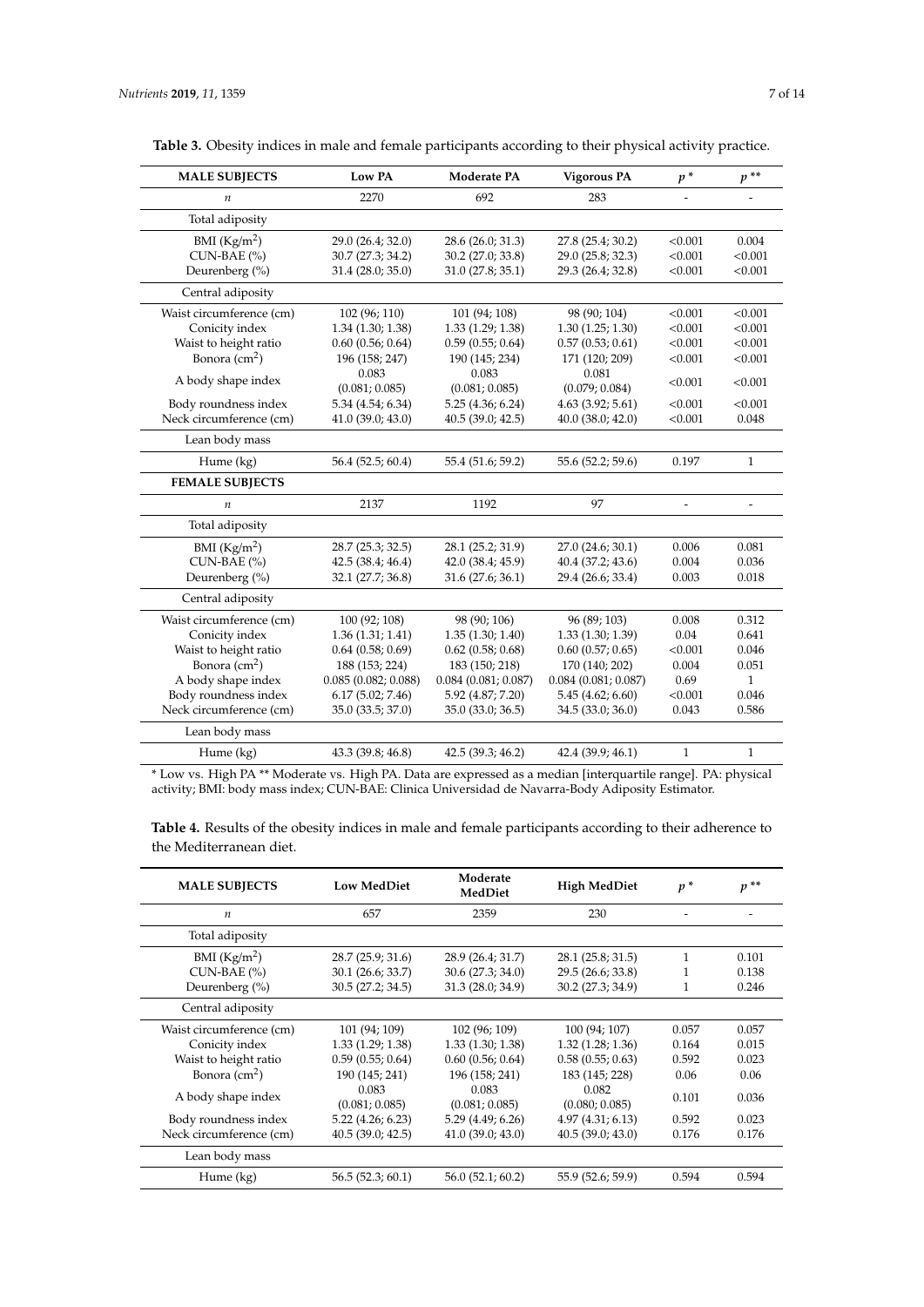<span id="page-7-0"></span>

| <b>FEMALE SUBJECTS</b>   |                       |                     |                     |       |       |
|--------------------------|-----------------------|---------------------|---------------------|-------|-------|
| $\boldsymbol{n}$         | 419                   | 2695                | 312                 |       |       |
| Total adiposity          |                       |                     |                     |       |       |
| BMI $(Kg/m2)$            | 28.5 (24.9; 32.8)     | 28.5 (25.3; 32.3)   | 27.8 (24.9; 31.1)   | 0.077 | 0.02  |
| $CUN-BAE (%)$            | 42.3 (37.9; 46.6)     | 42.4(38.5; 46.3)    | 41.7(37.8; 45.3)    | 0.285 | 0.041 |
| Deurenberg (%)           | 31.7 (26.9; 36.8)     | 32.0 (27.8; 36.6)   | 31.3(27.1; 35.6)    | 0.07  | 0.07  |
| Central adiposity        |                       |                     |                     |       |       |
| Waist circumference (cm) | 99 (90; 107)          | 99 (91; 107)        | 98 (90; 105)        | 0.087 | 0.087 |
| Conicity index           | 1.35(1.31; 1.40)      | 1.36(1.30; 1.41)    | 1.36(1.30; 1.40)    | 0.465 | 0.465 |
| Waist to height ratio    | 0.63(0.58; 0.68)      | 0.63(0.58; 0.69)    | 0.62(0.57; 0.68)    | 0.441 | 0.024 |
| Bonora $\text{cm}^2$ )   | 182 (144; 218)        | 187 (153; 222)      | 182 (151; 215)      | 0.082 | 0.082 |
| A body shape index       | 0.084(0.081; 0.087)   | 0.085(0.081; 0.088) | 0.085(0.082; 0.088) | 0.156 | 0.156 |
| Body roundness index     | $6.14$ $(4.84; 7.24)$ | 6.07(5.00; 7.38)    | 5.73 (4.79; 7.14)   | 0.441 | 0.024 |
| Neck circumference (cm)  | 35.0 (33.5; 37.0)     | 35.0 (33.5; 37.0)   | 34.5(33.0; 36.5)    | 0.015 | 0.149 |
| Lean body mass           |                       |                     |                     |       |       |
| Hume (kg)                | 43.7 (39.8; 47.0)     | 42.9(39.6; 46.5)    | 41.9 (39.5; 46.3)   | 0.095 | 0.095 |

\* Low vs. High PA \*\* Moderate vs. High PA. Data are expressed as a median (interquartile range). MedDiet: Mediterranean diet; BMI: body mass index; CUN-BAE: Clinica Universidad de Navarra-Body Adiposity Estimator.

<span id="page-7-1"></span>**Table 5.** Disjoin and join effects of physical activity and the Mediterranean diet in obesity indices according to gender.

| <b>MALE SUBJECTS</b>     | <b>Physical Activity</b> | Mediterranean Diet | Physical Activity and<br>Mediterranean Diet |
|--------------------------|--------------------------|--------------------|---------------------------------------------|
| Total adiposity          |                          |                    |                                             |
| BMI (kg/m <sup>2</sup> ) | 0.003                    | 0.774              | 0.509                                       |
| CUN-BAE (%)              | < 0.001                  | 0.424              | 0.518                                       |
| Deurenberg (%)           | < 0.001                  | 0.237              | 0.606                                       |
| Central adiposity        |                          |                    |                                             |
| Waist circumference (cm) | < 0.001                  | 0.697              | 0.538                                       |
| Conicity index           | < 0.001                  | 0.328              | 0.889                                       |
| Waist to height ratio    | < 0.001                  | 0.295              | 0.77                                        |
| Bonora $(cm2)$           | < 0.001                  | 0.721              | 0.584                                       |
| A body shape index       | < 0.001                  | 0.405              | 0.917                                       |
| Body roundness index     | < 0.001                  | 0.287              | 0.783                                       |
| Neck circumference (cm)  | 0.079                    | 0.887              | 0.369                                       |
| Lean body mass           |                          |                    |                                             |
| Hume (kg)                | 0.383                    | 0.436              | 0.216                                       |
| <b>FEMALE SUBJECTS</b>   |                          |                    |                                             |
| Total adiposity          |                          |                    |                                             |
| BMI $(kg/m2)$            | 0.061                    | 0.435              | 0.808                                       |
| CUN-BAE (%)              | 0.067                    | 0.385              | 0.835                                       |
| Deurenberg (%)           | 0.045                    | 0.304              | 0.837                                       |
| Central adiposity        |                          |                    |                                             |
| Waist circumference (cm) | 0.01                     | 0.161              | 0.335                                       |
| Conicity index           | 0.023                    | 0.051              | 0.243                                       |
| Waist to height ratio    | 0.008                    | 0.106              | 0.436                                       |
| Bonora $(cm2)$           | 0.007                    | 0.044              | 0.442                                       |
| A body shape index       | 0.198                    | 0.073              | 0.503                                       |
| Body roundness index     | 0.008                    | 0.125              | 0.461                                       |
| Neck circumference (cm)  | 0.192                    | 0.508              | 0.612                                       |
| Lean body mass           |                          |                    |                                             |
| Hume (kg)                | 0.39                     | 0.295              | 0.511                                       |

Two-way ANOVA was used for all *p*-values. BMI: body mass index; CUN-BAE: Clinica Universidad de Navarra-Body Adiposity Estimator.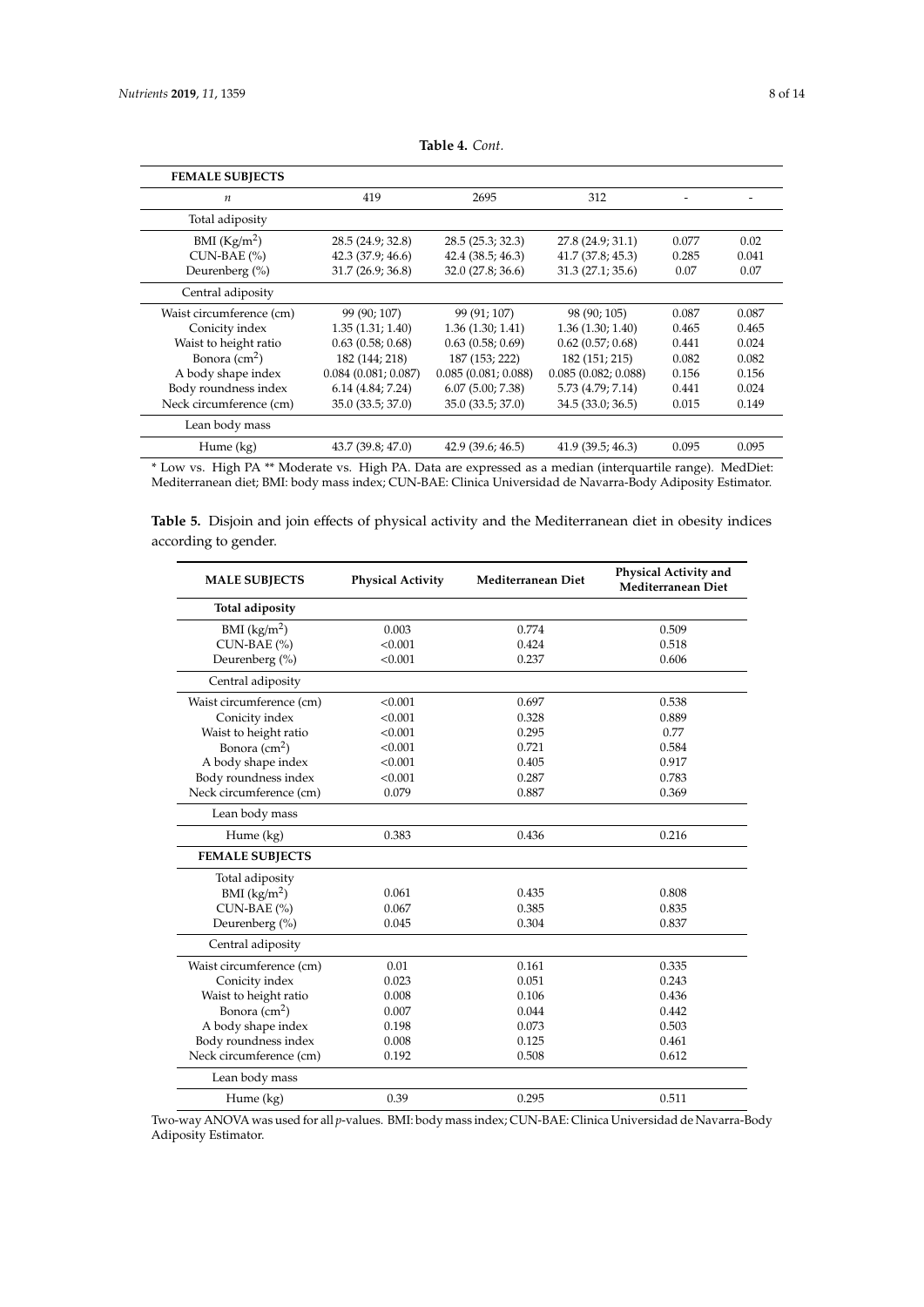#### **4. Discussion and Conclusions**

The present study compares the impact of physical activity and adherence to MedDiet on different equations used to estimate total body fat and abdominal adiposity in a middle-aged and overweight Caucasian cohort. Our data support the concept that physical activity is related to low adiposity in both genders, showing a positive association in almost all of the assessed indices. However, and contrary to expected, the ability of the MedDiet to modulate the amount of total and central adiposity was small in magnitude. Also, in our population, it is noteworthy that there was no association between combined physical activity and MedDiet adherence and obesity indices.

Our results, together with the continuing worldwide increase in body weight and the favorable impact of regular exercise for reducing the morbidity and mortality associated with cardiovascular disease and diabetes, suggest that the physical activity is a critical behavior among lifestyle strategies, aiming to prevent excess weight and reduce fat mass in overweight subjects [\[35,](#page-12-6)[36\]](#page-12-7). In the Look AHEAD trial, among 2240 subjects with type 2 diabetes and obesity, lower physical activity measured with an accelerometry was associated with higher values of BMI [\[37\]](#page-12-8). Recently, in a senior Spanish cohort at high cardiovascular disease, greater time spent on moderate to vigorous physical activity and fewer on sedentary behaviors was inversely associated with the prevalence of obesity and some components of the metabolic syndrome [\[38\]](#page-12-9). Similarly, in the 2003–2006 National Health and Nutrition Examination Survey, the moderate-to-vigorous physical activity assessed by accelerometers was strongly and negatively associated with BMI and waist circumference, but also with triceps and subscapular skinfolds [\[39\]](#page-12-10). However, data about the impact of physical activity on other parameters of total body fat or abdominal adiposity are scarce. Another cross-sectional study of 1009 men aged 71–91 years from primary care centers in the UK showed that each daily additional 30 min of moderate-to-vigorous physical activity was associated with a 0.60 reduction in the fat mass index [\[40\]](#page-12-11). More recently, Cameron et al. have demonstrated that moderate-to-vigorous physical activity was negatively associated with percent body fatness and visceral adipose tissue assessed by DXA in 298 overweight adults [\[41\]](#page-12-12). In this study, the inverse relationship between physical activity and percentage of body fat was stronger for non-Latinos than for Latinos, a fact that introduces the possibility that differences in diet and eating habits might modulate the impact of physical activity on anthropometric indices [\[41\]](#page-12-12). The positive impact of physical activity on weight and abdominal fat reduction also appears without dietary restriction [\[42,](#page-12-13)[43\]](#page-12-14).

The underlying mechanisms driving the positive impact of physical activity on anthropometric indices are poorly understood, but they might involve the higher sensitivity to lipolytic stimulation and less to insulin suppression of visceral adipose tissue relative to subcutaneous fat [\[44,](#page-12-15)[45\]](#page-12-16). Also, skeletal muscles secrete interleukin (IL)-6 into the circulatory system during intensive exercise, an interleukin that acts as both a pro-inflammatory cytokine and an anti-inflammatory myokine, which has also been identified as a lipolytic agent [\[46,](#page-12-17)[47\]](#page-12-18). Finally, the role of irisin, a novel myokine secreted in response to physical activity, needs to be considered. Irisin exerts its major action by increasing the expression of mitochondrial uncoupling protein 1, which facilitates the conversion of white adipose tissue into beige adipose tissue [\[48\]](#page-13-0). Under resting conditions, serum irisin concentrations do not relate to body fat or lean body mass assessed by DXA in healthy humans [\[49\]](#page-13-1). However, 8-week endurance-training intervention increased circulating irisin levels in middle-aged adults, and this change occurred concomitantly with reductions in whole-body fat mass and abdominal visceral adipose tissue area [\[50\]](#page-13-2).

Combined with current evidence, our findings indicate that physical activity needs to be at least moderate in intensity to influence body weight and levels of adiposity. Additionally, preservation of total skeletal muscle mass with a significant reduction in total and abdominal adipose tissue measured by magnetic resonance imaging was detected independent of exercise amount or intensity in 103 adults with abdominal obesity [\[51\]](#page-13-3). Similarly, our data also failed to detect differences in lean body mass across physical activity categories.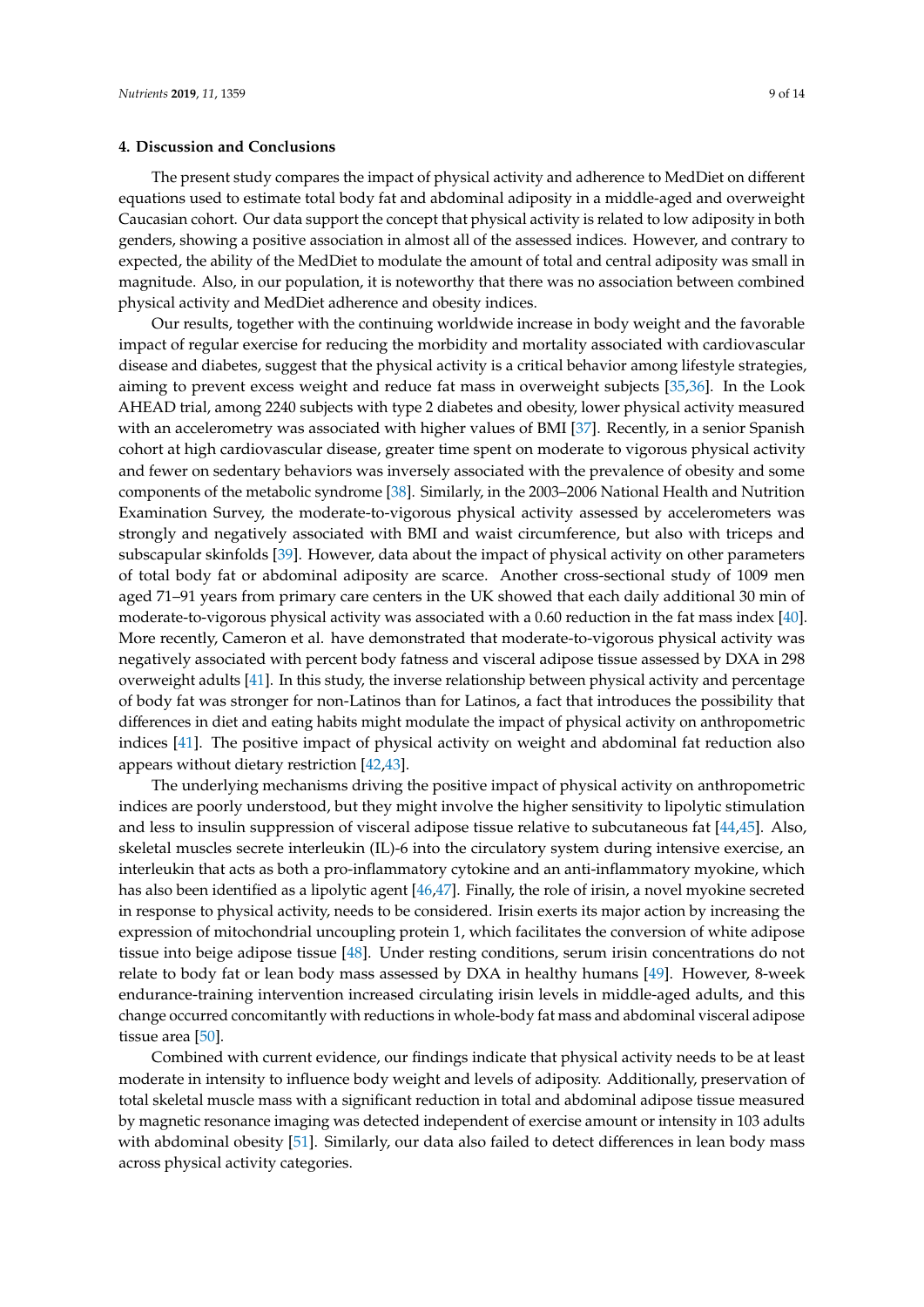MedDiet is a dietary pattern that has been praised for its success in promoting weight loss and reducing long-term weight gain if energy restriction exists [\[52\]](#page-13-4). However, contradictory findings have been reported between MedDiet adherence and changes in weight or overweight/obesity risk [\[53,](#page-13-5)[54\]](#page-13-6). The number of calories of MedDiet components, such as olive oil, whole cereals, and nuts, might explain why we failed to detect differences in obesity indices across MedDiet categories, suggesting that participants in the ILERVAS trial with higher adherence to MedDiet failed to achieve a negative energy balance. In fact, the traditional nutritional pattern that characterizes MedDiet can exert its effect through dissimilar pathophysiological mechanisms not related with weight loss, such as improving the lipid profile, modulating inflammation, enhancing its anti-oxidant properties, and reducing blood pressure and insulin resistance, among others [\[55](#page-13-7)[,56\]](#page-13-8).

Randomized clinical trials and meta-analyses support that physical activity added to dietary intervention further enhances the amount of weight loss achieved [\[57\]](#page-13-9). Contrary to expected, our findings in a large overweight population with moderate cardiovascular risk failed to demonstrate a positive interaction between physical activity practice and MedDiet adherence and adiposity indices. It is well known that lifestyle interventions on diet and exercise promotion are especially effective at reducing weight in those individuals with obesity, whereas participants in the ILERVAS project were especially overweight.

Potential limitations must be highlighted in our study. First, we lack the true percentage and distribution of body fat determined with a gold standard tool. Also, we have not evaluated other obesity indices that include the hip circumference, such as abdominal volume index, body adiposity index, and waist to hip ratio. Therefore, we are not sure whether the inclusion of hip circumference would modify our results. However, the close relationship between obesity indices and adiposity has been well established, and remarkable differences between these were not detected in our large population. Second, as an observational and cross-sectional study, a causal relationship between physical activity practice and adherence to the Mediterranean dietary pattern and excess body adiposity cannot be established. Third, the time of physical activity and food consumption was self-reported by participants. Since the study did not use the triaxial accelerometer or doubly labeled water to accurately determine physical activity level or energy expenditure, neither a weighing dietary record to obtain a detailed dietary pattern, this is an important limitation of the study. Fourth, information about socio-demographic and lifestyle characteristics, which have been related to body composition, was not available from the participants included in the study, as well as information about whether participants performed hypocaloric diets or had taken protein supplements in previous months [\[58,](#page-13-10)[59\]](#page-13-11). Finally, results from this study cannot be extrapolated to other populations, since our population comprised of Spanish middle-age individuals that were overweight and at low-to-moderate cardiovascular risk.

In conclusion, our records demonstrate that moderate to vigorous physical activity practice is related to lower obesity indices in a large sample of middle-aged subjects. However, MedDiet showed a slight impact on anthropometric indices. There are also no joint associations between physical activity and MedDiet with lower adiposity measurements. In a world, where most adults are performing less than the recommended intensities of physical activity, our results encourage the inclusion of physical activity as an important lifestyle behavior for regulating body composition and minimizing the comorbidities associated with excess body fat [\[60\]](#page-13-12).

**Supplementary Materials:** The following are available online at http://[www.mdpi.com](http://www.mdpi.com/2072-6643/11/6/1359/s1)/2072-6643/11/6/1359/s1, Figure S1: Flow chart of the study population.

**Author Contributions:** Conceptualization, A.L., M.S., E.S.; Data curation, M.S., E.S., M.M.-A., E.M., M.P.-O., and M.J.; Formal analysis M.S., E.S., A.L., and G.T.; Funding acquisition, E.F.; Investigation, M.S., E.S., and A.L.; Methodology, M.H., J.G., F.P., F.R., R.P., C.F.-S., F.B., G.A., A.V., S.B., M.O.-B, and L.G.-C.; Project administration, A.L.; Resources, E.F.; Supervision, M.B.-L., J.S., J.M.V., P.G., M.J., M.M.-A., E.M., E.C., and J.S.-S.; Visualization, M.S., E.S., S.C.; Writing—original draft, M.S., E.S.; Writing—review & editing, A.L. All authors approved the final version of the manuscript to be published.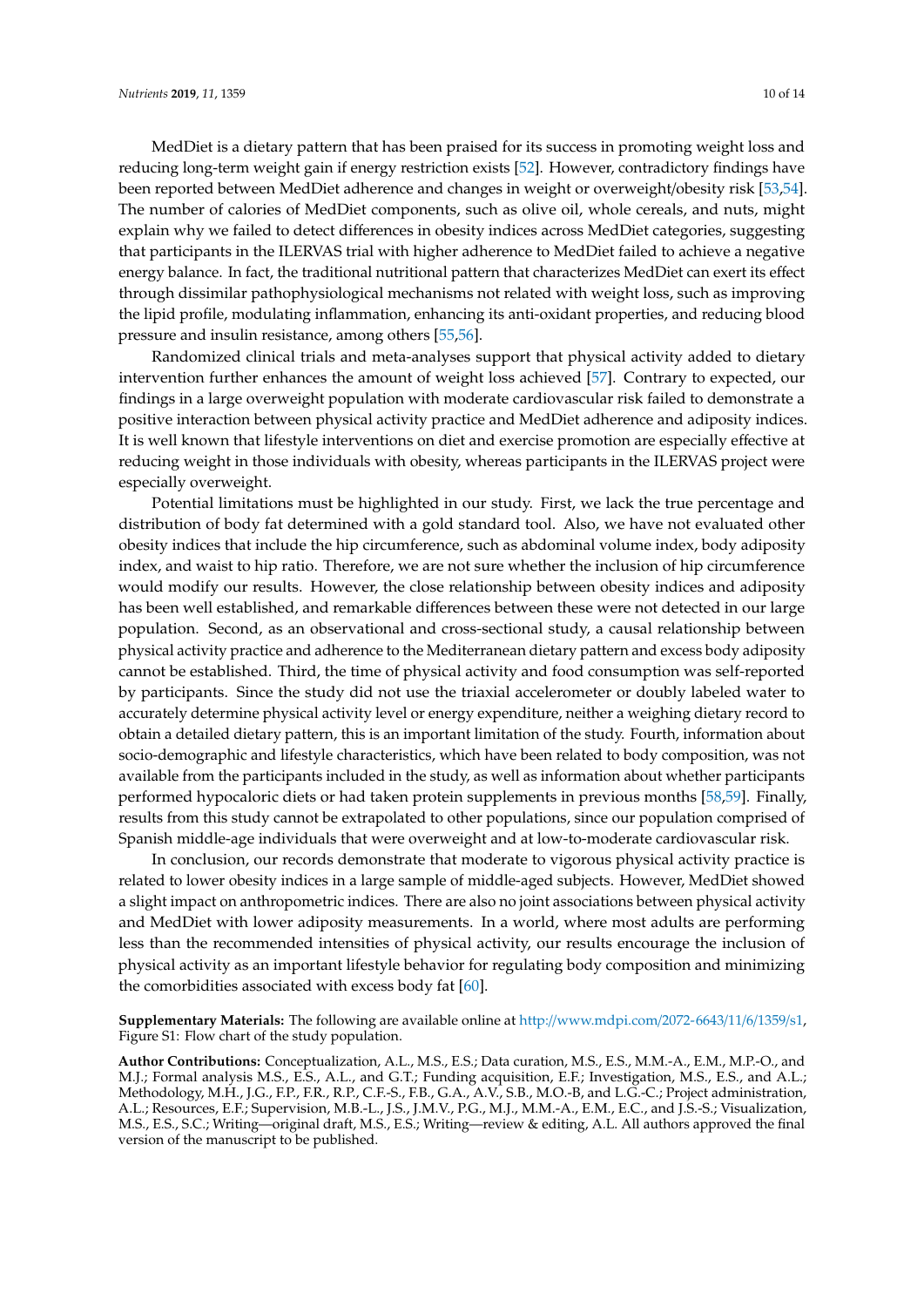**Funding:** This study was partially supported by grants from the *Diputació de Lleida, Generalitat de Catalunya* (2017SGR696 and SLT0021600250). CIBER de Diabetes y Enfermedades Metabólicas Asociadas, CIBER de Nutrición y Obesidad, and CIBER de Enfermedades Respiratorias are initiatives of the Instituto de Salud Carlos III.

**Acknowledgments:** The authors would also like to thank *Fundació Renal Jaume Arnó*, the nurses' staff, and the Primary Care members for recruiting subjects and their work in the accurate progress of the ILERVAS project (see Appendix [A\)](#page-10-9).

**Conflicts of Interest:** The authors declare no conflicts of interest.

# <span id="page-10-9"></span>**Appendix A**

Author List and Affiliations of ILERVAS Project collaborators:

Ferran Barbé <sup>1,2</sup>, José Manuel Valdivielso <sup>3</sup>, Gloria Arqué <sup>4</sup>, Silvia Barril <sup>1,2</sup>, Ana Vena <sup>4</sup>, Pere Godoy <sup>5,6</sup>, Mariona Jové <sup>7</sup>, Montserrat Martínez-Alonso <sup>8</sup>, Eva Miquel <sup>9,10</sup>, Marta Ortega-Bravo <sup>5,9</sup>, Manel Portero-Otin  $^7$ , Serafín Cambray  $^3$ , Gerard Torres  $^{1,2}$  and Eva Castro  $^3$ 

- <sup>1</sup> Respiratory Department, Arnau de Vilanova-Santa María University Hospital, Translational Research in Respiratory Medicine, IRBLleida, University of Lleida, Lleida, Spain.
- <sup>2</sup> Centro de Investigación Biomédica en Red de Enfermedades Respiratorias (CIBERES), Instituto de Salud Carlos III (ISCIII), Madrid, Spain.
- <sup>3</sup> Vascular and Renal Translational Research Group, IRBLleida, RedinRen-ISCIII, Lleida, Spain.
- <sup>4</sup> Stroke Unit. University Hospital Arnau de Vilanova, Clinical Neurosciences Group, IRBLleida, University of Lleida, Lleida, Spain.
- <sup>5</sup> Applied Epidemiology Research Group, IRBLleida, Agència de Salut Pública de Catalunya, Lleida, Spain.
- <sup>6</sup> Centro de Investigación Biomédica en Red de Epidemiología y Salud Pública (CIBERESP), Instituto de Salud Carlos III (ISCIII).
- $\frac{7}{8}$  Department of Experimental Medicina, IRBLleida, University of Lleida, Lleida, Spain.
- <sup>8</sup> Systems Biology and Statistical Methods for Biomedical Research Group, Biostatistics Unit, IRBLleida, Universitat de Lleida, Lleida, Spain.
- <sup>9</sup> Unitat de Suport a la Recerca Lleida, Fundació Institut Universitari per a la recerca a l'Atenció Primària de Salut Jordi Gol i Gurina (IDIAPJGol), Barcelona, Spain.

# **References**

- <span id="page-10-0"></span>1. Inoue, Y.; Qin, B.; Poti, J.; Sokol, R.; Gordon-Larsen, P. Epidemiology of obesity in adults: Latest trends. *Curr. Obes. Rep.* **2018**, *7*, 276–288. [\[CrossRef\]](http://dx.doi.org/10.1007/s13679-018-0317-8) [\[PubMed\]](http://www.ncbi.nlm.nih.gov/pubmed/30155850)
- <span id="page-10-1"></span>2. Pearson, N.; Biddle, S.J. Sedentary behavior and dietary intake in children, adolescents, and adults. A systematic review. *Am. J. Prev. Med.* **2011**, *41*, 178–188. [\[CrossRef\]](http://dx.doi.org/10.1016/j.amepre.2011.05.002)
- <span id="page-10-2"></span>3. World Health Organization (WHO). Global Health Observatory (GHO) Data. Obesity. Available online: https://[www.who.int](https://www.who.int/features/factfiles/obesity/en/)/features/factfiles/obesity/en/ (accessed on 15 October 2017).
- <span id="page-10-3"></span>4. Upadhyay, J.; Farr, O.; Perakakis, N.; Ghaly, W.; Mantzoros, C. Obesity as a disease. *Med. Clin. N. Am.* **2018**, *102*, 13–33. [\[CrossRef\]](http://dx.doi.org/10.1016/j.mcna.2017.08.004) [\[PubMed\]](http://www.ncbi.nlm.nih.gov/pubmed/29156181)
- <span id="page-10-4"></span>5. Mohammadi, H.R.; Khoshnam, M.S.; Khoshnam, E. Effects of different modes of exercise training on body composition and risk factors for cardiovascular disease in middle-aged men. *Int. J. Prev. Med.* **2018**, *9*, 9. [\[PubMed\]](http://www.ncbi.nlm.nih.gov/pubmed/29441186)
- <span id="page-10-5"></span>6. Drenowatz, C.; Shook, R.P.; Hand, G.A.; Hébert, J.R.; Blair, S.N. The independent association between diet quality and body composition. *Sci. Rep.* **2014**, *4*, 4928. [\[CrossRef\]](http://dx.doi.org/10.1038/srep04928) [\[PubMed\]](http://www.ncbi.nlm.nih.gov/pubmed/24816165)
- <span id="page-10-6"></span>7. Castro-Quezada, I.; Román-Viñas, B.; Serra-Majem, L. The mediterranean diet and nutritional adequacy: A review. *Nutrients* **2014**, *6*, 231–248. [\[CrossRef\]](http://dx.doi.org/10.3390/nu6010231) [\[PubMed\]](http://www.ncbi.nlm.nih.gov/pubmed/24394536)
- <span id="page-10-7"></span>8. Davis, C.; Bryan, J.; Hodgson, J.; Murphy, K. Definition of the Mediterranean Diet: A Literature Review. *Nutrients* **2015**, *7*, 9139–9153. [\[CrossRef\]](http://dx.doi.org/10.3390/nu7115459)
- <span id="page-10-8"></span>9. Serra-Majem, L.; Roman, B.; Estruch, R. Scientific evidence of interventions using the Mediterranean diet: A systematic review. *Nutr. Rev.* **2006**, *64*, S27–S47. [\[CrossRef\]](http://dx.doi.org/10.1111/j.1753-4887.2006.tb00232.x)
- 10. Godos, J.; Zappalà, G.; Bernardini, S.; Giambini, I.; Bes-Rastrollo, M.; Martinez-Gonzalez, M. Adherence to the Mediterranean diet is inversely associated with metabolic syndrome occurrence: A meta-analysis of observational studies. *Int. J. Food Sci. Nutr.* **2017**, *68*, 138–148. [\[CrossRef\]](http://dx.doi.org/10.1080/09637486.2016.1221900)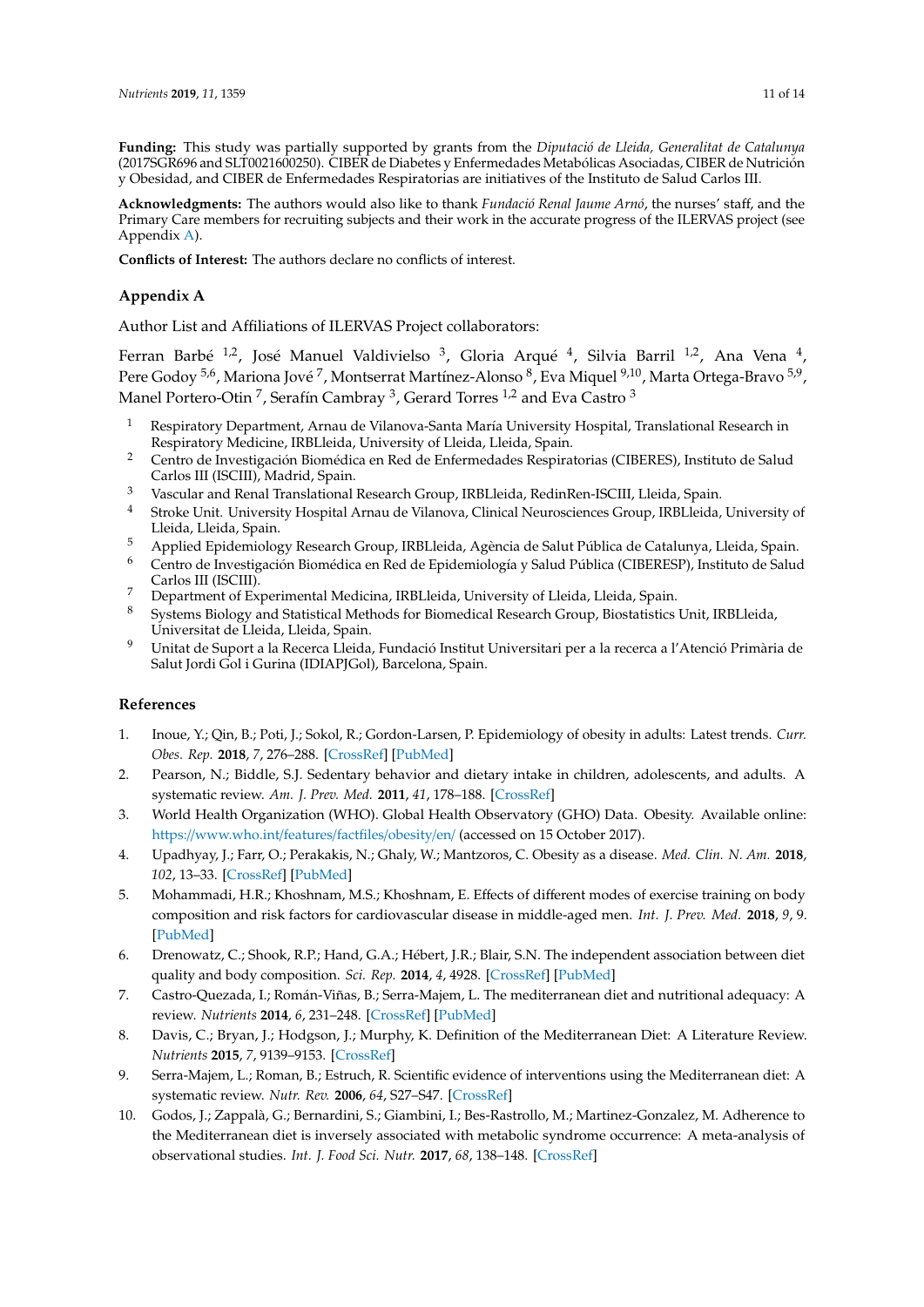- <span id="page-11-0"></span>11. Valls-Pedret, C.; Sala-Vila, A.; Serra-Mir, M.; Corella, D.; De la Torre, R.; Martínez-González, M.Á. Mediterranean diet and age-related cognitive decline: A randomized clinical trial. *JAMA Intern. Med.* **2015**, *175*, 1094–1103. [\[CrossRef\]](http://dx.doi.org/10.1001/jamainternmed.2015.1668)
- <span id="page-11-1"></span>12. Estruch, R.; Ros, E.; Salas-Salvadó, J.; Covas, M.I.; Corella, D.; Arós, F.; Gómez-Gracia, E.; Ruiz-Gutiérrez, V.; Fiol, M.; Lapetra, J.; et al. Primary prevention of cardiovascular disease with a Mediterranean diet supplemented with extra-virgin olive oil or nuts. *N. Engl. J. Med.* **2018**, *378*, 1279–1290. [\[CrossRef\]](http://dx.doi.org/10.1056/NEJMoa1800389) [\[PubMed\]](http://www.ncbi.nlm.nih.gov/pubmed/29897866)
- <span id="page-11-2"></span>13. Itsiopoulos, C.; Kucianski, T.; Mayr, H.L.; van Gaal, W.J.; Martinez-Gonzalez, M.A.; Vally, H.; Kingsley, M.; Kouris-Blazos, A.; Radcliffe, J.; Segal, L.; et al. The AUStralian MEDiterranean diet heart trial (AUSMED heart trial): A randomized clinical trial in secondary prevention of coronary heart disease in a multi-ethnic Australian population: Study protocol. *Am. Heart J.* **2018**, *203*, 4–11. [\[CrossRef\]](http://dx.doi.org/10.1016/j.ahj.2018.05.010) [\[PubMed\]](http://www.ncbi.nlm.nih.gov/pubmed/29966802)
- <span id="page-11-3"></span>14. Boghossian, N.S.; Yeung, E.H.; Mumford, S.L.; Zhang, C.; Gaskins, A.J.; Wactawski-Wende, J.; Schisterman, E.F.; BioCycle Study Group. Adherence to the Mediterranean diet and body fat distribution in reproductive aged women. *Eur. J. Clin. Nutr.* **2013**, *67*, 289–294. [\[CrossRef\]](http://dx.doi.org/10.1038/ejcn.2013.4) [\[PubMed\]](http://www.ncbi.nlm.nih.gov/pubmed/23388669)
- <span id="page-11-4"></span>15. Bertoli, S.; Leone, A.; Vignati, L.; Bedogni, G.; Martínez-González, M.Á.; Bes-Rastrollo, M.; Spadafranca, A.; Vanzulli, A.; Battezzati, A. Adherence to the Mediterranean diet is inversely associated with visceral abdominal tissue in Caucasian subjects. *Clin. Nutr.* **2015**, *34*, 1266–1272. [\[CrossRef\]](http://dx.doi.org/10.1016/j.clnu.2015.10.003) [\[PubMed\]](http://www.ncbi.nlm.nih.gov/pubmed/26499033)
- <span id="page-11-5"></span>16. Barrea, L.; Muscogiuri, G.; Macchia, P.E.; Di Somma, C.; Falco, A.; Savanelli, M.C.; Colao, A.; Savastano, S. Mediterranean Diet and Phase Angle in a Sample of Adult Population: Results of a Pilot Study. *Nutrients* **2017**, *9*, 151. [\[CrossRef\]](http://dx.doi.org/10.3390/nu9020151) [\[PubMed\]](http://www.ncbi.nlm.nih.gov/pubmed/28218645)
- <span id="page-11-6"></span>17. Blundell, J.E.; Dulloo, A.G.; Salvador, J.; Frühbeck, G.; EASO SAB Working Group on BMI. Beyond BMI—Phenotyping the obesities. *Obes. Facts* **2014**, *7*, 322–328. [\[CrossRef\]](http://dx.doi.org/10.1159/000368783)
- <span id="page-11-7"></span>18. Gómez-Ambrosi, J.; Silva, C.; Galofré, J.C.; Escalada, J.; Santos, S.; Millán, D.; Vila, N.; Ibañez, P.; Gil, M.J.; Valentí, V.; et al. Body mass index classification misses subjects with increased cardiometabolic risk factors related to elevated adiposity. *Int. J. Obes.* **2012**, *36*, 286–294. [\[CrossRef\]](http://dx.doi.org/10.1038/ijo.2011.100)
- <span id="page-11-8"></span>19. Kelly, T.L.; Wilson, K.E.; Heymsfield, S.B. Dual energy X-Ray absorptiometry body composition reference values from NHANES. *PLoS ONE* **2009**, *4*, e7038. [\[CrossRef\]](http://dx.doi.org/10.1371/journal.pone.0007038)
- <span id="page-11-9"></span>20. Gómez-Ambrosi, J.; Silva, C.; Catalán, V.; Rodríguez, A.; Galofré, J.C.; Escalada, J.; Valentí, V.; Rotellar, F.; Romero, S.; Ramírez, B.; et al. Clinical usefulness of a new equation for estimating body fat. *Diabetes Care* **2012**, *35*, 383–388. [\[CrossRef\]](http://dx.doi.org/10.2337/dc11-1334)
- <span id="page-11-13"></span>21. Deurenberg, P.; Weststrate, J.A.; Seidell, J.C. Body mass index as a measure of body fatness: Age- and sex-specific prediction formulas. *Br. J. Nutr.* **1991**, *65*, 105–114. [\[CrossRef\]](http://dx.doi.org/10.1079/BJN19910073)
- <span id="page-11-14"></span>22. Valdez, R. A simple model-based index of abdominal adiposity. *J. Clin. Epidemiol.* **1991**, *44*, 955–956. [\[CrossRef\]](http://dx.doi.org/10.1016/0895-4356(91)90059-I)
- <span id="page-11-15"></span>23. Ashwell, M.; Gunn, P.; Gibson, S. Waist-to-height ratio is a better screening tool than waist circumference and BMI for adult cardiometabolic risk factors: Systematic review and meta-analysis. *Obes. Rev.* **2012**, *13*, 275–286. [\[CrossRef\]](http://dx.doi.org/10.1111/j.1467-789X.2011.00952.x) [\[PubMed\]](http://www.ncbi.nlm.nih.gov/pubmed/22106927)
- <span id="page-11-16"></span>24. Bonora, E.; Micciolo, R.; Ghiatas, A.A.; Lancaster, J.L.; Alyassin, A.; Muggeo, M.; DeFronzo, R.A. Is it possible to derive a reliable estimate of human visceral and subcutaneous abdominal adipose tissue from simple anthropometric measurements? *Metabolism* **1995**, *44*, 1617–1625. [\[CrossRef\]](http://dx.doi.org/10.1016/0026-0495(95)90084-5)
- <span id="page-11-17"></span>25. Krakauer, N.Y.; Krakauer, J.C. A new body shape index predicts mortality hazard independently of body mass index. *PLoS ONE* **2012**, *7*, e39504. [\[CrossRef\]](http://dx.doi.org/10.1371/journal.pone.0039504) [\[PubMed\]](http://www.ncbi.nlm.nih.gov/pubmed/22815707)
- <span id="page-11-10"></span>26. Thomas, D.M.; Bredlau, C.; Bosy-Westphal, A.; Mueller, M.; Shen, W.; Gallagher, D.; Maeda, Y.; McDougall, A.; Peterson, C.M.; Ravussin, E.; et al. Relationships between body roundness with body fat and visceral adipose tissue emerging from a new geometrical model. *Obesity* **2013**, *21*, 2264–2271. [\[CrossRef\]](http://dx.doi.org/10.1002/oby.20408) [\[PubMed\]](http://www.ncbi.nlm.nih.gov/pubmed/23519954)
- <span id="page-11-11"></span>27. Després, J.P.; Couillard, C.; Gagnon, J.; Bergeron, J.; Leon, A.S.; Rao, D.C.; Skinner, J.S.; Wilmore, J.H.; Bouchard, C. Race, visceral adipose tissue, plasma lipids, and lipoprotein lipase activity in men and women: The Health, Risk Factors, Exercise Training, and Genetics (HERITAGE) family study. *Arterioscler. Thromb. Vasc. Biol.* **2000**, *20*, 1932–1938. [\[CrossRef\]](http://dx.doi.org/10.1161/01.ATV.20.8.1932) [\[PubMed\]](http://www.ncbi.nlm.nih.gov/pubmed/10938014)
- <span id="page-11-12"></span>28. Betriu, À.; Farràs, C.; Abajo, M.; Martinez-Alonso, M.; Arroyo, D.; Barbé, F.; Buti, M.; Lecube, A.; Portero, M.; Purroy, F.; et al. Randomised intervention study to assess the prevalence of subclinical vascular disease and hidden kidney disease and its impact on morbidity and mortality: The ILERVAS project. *Nefrologia* **2016**, *36*, 389–396. [\[CrossRef\]](http://dx.doi.org/10.1016/j.nefro.2016.02.008) [\[PubMed\]](http://www.ncbi.nlm.nih.gov/pubmed/27044887)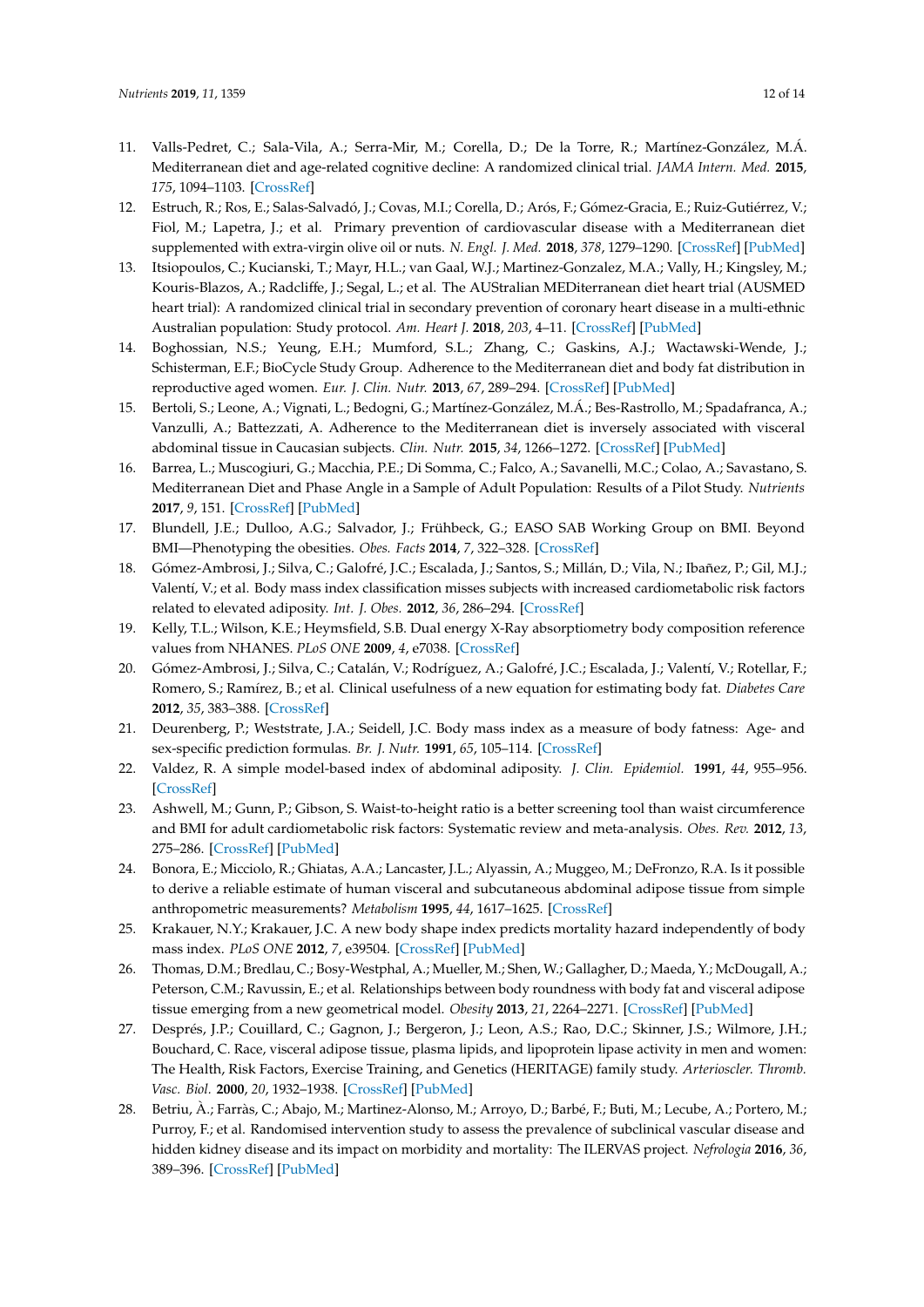- <span id="page-12-0"></span>29. Schröder, H.; Fitó, M.; Estruch, R.; Martínez-González, M.A.; Corella, D.; Salas-Salvadó, J.; Lamuela-Raventós, R.; Ros, E.; Salaverría, I.; Fiol, M.; et al. A short screener is valid for assessing mediterranean diet adherence among older Spanish men and women. *J. Nutr.* **2011**, *14*, 1140–1145. [\[CrossRef\]](http://dx.doi.org/10.3945/jn.110.135566)
- <span id="page-12-1"></span>30. Craig, C.L.; Marshall, A.L.; Sjöström, M.; Bauman, A.E.; Booth, M.L.; Ainsworth, B.E.; Pratt, M.; Ekelund, U.; Yngve, A.; Sallis, J.F.; et al. International physical activity questionnaire: 12-country reliability and validity. *Med. Sci. Sports Exerc.* **2003**, *35*, 1381–1395. [\[CrossRef\]](http://dx.doi.org/10.1249/01.MSS.0000078924.61453.FB)
- <span id="page-12-2"></span>31. World Health Organization. *Obesity: Preventing and Managing the Global Epidemic*; Report of a WHO Consultation; WHO Technical Report Series; World Health Organization: Geneva, Switzerland, 2000; pp. 1–252.
- <span id="page-12-3"></span>32. Ma, W.Y.; Yang, C.Y.; Shih, S.R.; Hsieh, H.J.; Hung, C.S.; Chiu, F.C.; Lin, M.S.; Liu, P.H.; Hua, C.H.; Hsein, Y.C.; et al. Measurement of Waist Circumference: Midabdominal or iliac crest? *Diabetes Care* **2013**, *36*, 1660–1666. [\[CrossRef\]](http://dx.doi.org/10.2337/dc12-1452)
- <span id="page-12-4"></span>33. Ben-Noun, L.L.; Laor, A. Relationship between changes in neck circumference and cardiovascular risk factors. *Exp. Clin. Cardiol.* **2006**, *11*, 14–20. [\[PubMed\]](http://www.ncbi.nlm.nih.gov/pubmed/18651013)
- <span id="page-12-5"></span>34. Hume, R. Prediction of lean body mass from height and weight. *J. Clin. Pathol.* **1966**, *19*, 389–391. [\[CrossRef\]](http://dx.doi.org/10.1136/jcp.19.4.389) [\[PubMed\]](http://www.ncbi.nlm.nih.gov/pubmed/5929341)
- <span id="page-12-6"></span>35. Nystoriak, M.A.; Bhatnagar, A. Cardiovascular effects and benefits of exercise. *Front. Cardiovasc. Med.* **2018**, *5*, 135. [\[CrossRef\]](http://dx.doi.org/10.3389/fcvm.2018.00135) [\[PubMed\]](http://www.ncbi.nlm.nih.gov/pubmed/30324108)
- <span id="page-12-7"></span>36. Villareal, D.; Aguirre, L.; Gurney, B.; Waters, D.L.; Sinacore, D.R.; Colombo, E.; Armamento-Villareal, R.; Qualls, C. Aerobic or resistance exercise, or both, in dieting obese older adults. *N. Engl. J. Med.* **2017**, *376*, 1943–1955. [\[CrossRef\]](http://dx.doi.org/10.1056/NEJMoa1616338) [\[PubMed\]](http://www.ncbi.nlm.nih.gov/pubmed/28514618)
- <span id="page-12-8"></span>37. Jakicic, J.M.; Gregg, E.; Knowler, W.; Kelley, D.E.; Lang, W.; Miller, G.D.; Pi-Sunyer, F.X.; Regensteiner, J.G.; Rejeski, W.J.; Ridisl, P.; et al. Activity patterns of obese adults with type 2 diabetes in the Look AHEAD study. *Med. Sci. Sports Exerc.* **2010**, *42*, 1995–2005. [\[CrossRef\]](http://dx.doi.org/10.1249/MSS.0b013e3181e054f0)
- <span id="page-12-9"></span>38. Rosique-Esteban, N.; Díaz-López, A.; Martínez-González, M.A.; Corella, D.; Goday, A.; Martínez, J.A.; Romaguera, D.; Vioque, J.; Arós, F.; Garcia-Rios, A.; et al. Leisure-time physical activity, sedentary behaviors, sleep, and cardiometabolic risk factors at baseline in the PREDIMED-PLUS intervention trial: A cross-sectional analysis. *PLoS ONE* **2017**, *12*, e0172253. [\[CrossRef\]](http://dx.doi.org/10.1371/journal.pone.0172253)
- <span id="page-12-10"></span>39. Wolff-Hughes, D.L.; Fitzhugh, E.C.; Bassett, D.R.; Churilla, J.R. Total activity counts and bouted minutes of moderate-to-vigorous physical activity: Relationships with cardiometabolic biomarkers using 2003–2006 NHANES. *J. Phys. Act Health* **2015**, *12*, 694–700. [\[CrossRef\]](http://dx.doi.org/10.1123/jpah.2013-0463)
- <span id="page-12-11"></span>40. Jefferis, B.J.; Parsons, T.J.; Sartini, C.; Ash, S.; Lennon, L.T.; Wannamethee, S.G.; Lee, I.M.; Whincup, P.H. Does duration of physical activity bouts matter for adiposity and metabolic syndrome? A cross-sectional study of older British men. *Int. J. Behav. Nutr. Phys. Act.* **2016**, *13*, 36. [\[CrossRef\]](http://dx.doi.org/10.1186/s12966-016-0361-2)
- <span id="page-12-12"></span>41. Cameron, N.; Godino, J.; Nichols, J.F.; Wing, D.; Hill, L.; Patrick, K. Associations between physical activity and BMI, body fatness, and visceral adiposity in overweight or obese Latino and non-Latino adults. *Int. J. Obes.* **2017**, *41*, 873–877. [\[CrossRef\]](http://dx.doi.org/10.1038/ijo.2017.49)
- <span id="page-12-13"></span>42. Ross, R.; Dagnone, D.; Jones, P.J.; Smith, H.; Paddags, A.; Hudson, R.; Janssen, I. Reduction in obesity and related comorbid conditions after diet-induced weight loss or exercise-induced weight loss in men. *Ann. Intern. Med.* **2000**, *133*, 92–103. [\[CrossRef\]](http://dx.doi.org/10.7326/0003-4819-133-2-200007180-00008)
- <span id="page-12-14"></span>43. Mourier, A.; Gautier, J.F.; De Kerviler, E.; Bigard, A.X.; Villette, J.M.; Garnier, J.P.; Duvallet, A.; Guezennec, C.Y.; Cathelineau, G. Mobilization of visceral adipose tissue related to the improvement in insulin sensitivity in response to physical training in NIDDM. Effects of branched-chain amino acid supplements. *Diabetes Care* **1997**, *20*, 385–391. [\[CrossRef\]](http://dx.doi.org/10.2337/diacare.20.3.385) [\[PubMed\]](http://www.ncbi.nlm.nih.gov/pubmed/9051392)
- <span id="page-12-15"></span>44. Fried, S.K.; Leibel, R.L.; Edens, N.K.; Kral, J.G. Lipolysis in intraabdominal adipose tissue of obese women and men. *Obes. Res.* **1993**, *1*, 443–448. [\[CrossRef\]](http://dx.doi.org/10.1002/j.1550-8528.1993.tb00026.x) [\[PubMed\]](http://www.ncbi.nlm.nih.gov/pubmed/16353332)
- <span id="page-12-16"></span>45. Meek, S.E.; Nair, K.S.; Jensen, M.D. Insulin regulation of regional free fatty acid metabolism. *Diabetes* **1999**, *48*, 10–14. [\[CrossRef\]](http://dx.doi.org/10.2337/diabetes.48.1.10) [\[PubMed\]](http://www.ncbi.nlm.nih.gov/pubmed/9892216)
- <span id="page-12-17"></span>46. Petersen, A.M.W.; Pedersen, B.K. The role of IL-6 in mediating the anti-inflammatory effects of exercise. *J. Physiol. Pharmacol.* **2006**, *57* (Suppl. 10), 43–51. [\[PubMed\]](http://www.ncbi.nlm.nih.gov/pubmed/17242490)
- <span id="page-12-18"></span>47. Petersen, E.W.; Carey, A.L.; Sacchetti, M.; Steinberg, G.R.; Macaulay, S.L.; Febbraio, M.A.; Pedersen, B.K. Acute IL-6 treatment increases fatty acid turnover in elderly humans in vivo and in tissue culture in vitro. *Am. J. Physiol. Endocrinol. Metab.* **2005**, *288*, 155–162. [\[CrossRef\]](http://dx.doi.org/10.1152/ajpendo.00257.2004)